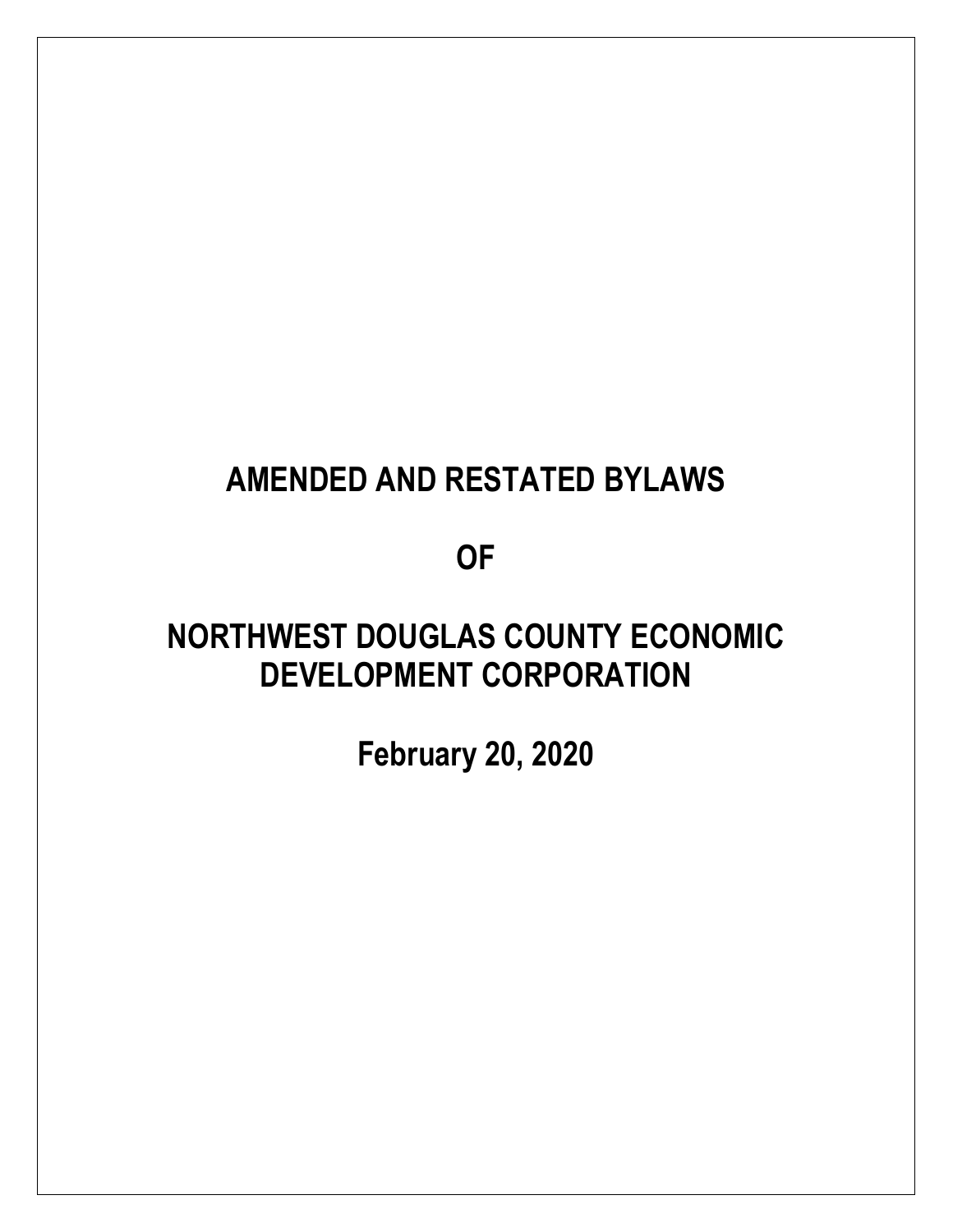## TABLE OF CONTENTS OF THE AMENDED AND RESTATED BYLAWS OF<br>NORTHWEST DOUGLAS COUNTY ECONOMIC DEVELOPMENT CORPORATION

| <b>ARTICLE I</b>                                                                                                                                                                                                             |  |
|------------------------------------------------------------------------------------------------------------------------------------------------------------------------------------------------------------------------------|--|
| <b>ARTICLE II</b>                                                                                                                                                                                                            |  |
| <b>ARTICLE III</b>                                                                                                                                                                                                           |  |
| Section 3.01<br>Section 3.02<br>Section 3.03                                                                                                                                                                                 |  |
| <b>ARTICLE IV</b>                                                                                                                                                                                                            |  |
| Section 4.01<br>Section 4.02<br>Section 4.03<br>Section 4.04<br>Section 4.05<br>Section 4.06<br>Section 4.07<br>Section 4.08                                                                                                 |  |
| <b>ARTICLE V</b>                                                                                                                                                                                                             |  |
| Section 5.01<br>Section 5.02<br>Section 5.03<br>Section 5.04<br>Section 5.05<br>Section 5.06<br>Section 5.07<br>Section 5.08<br>Section 5.09<br>Section 5.10<br>Section 5.11<br>Section 5.12<br>Section 5.13<br>Section 5.14 |  |
| <b>ARTICLE VI</b>                                                                                                                                                                                                            |  |
| Section 6.01<br>Section 6.02<br>Section 6.03<br>Section 6.04<br>Section 6.05<br>Section 6.06                                                                                                                                 |  |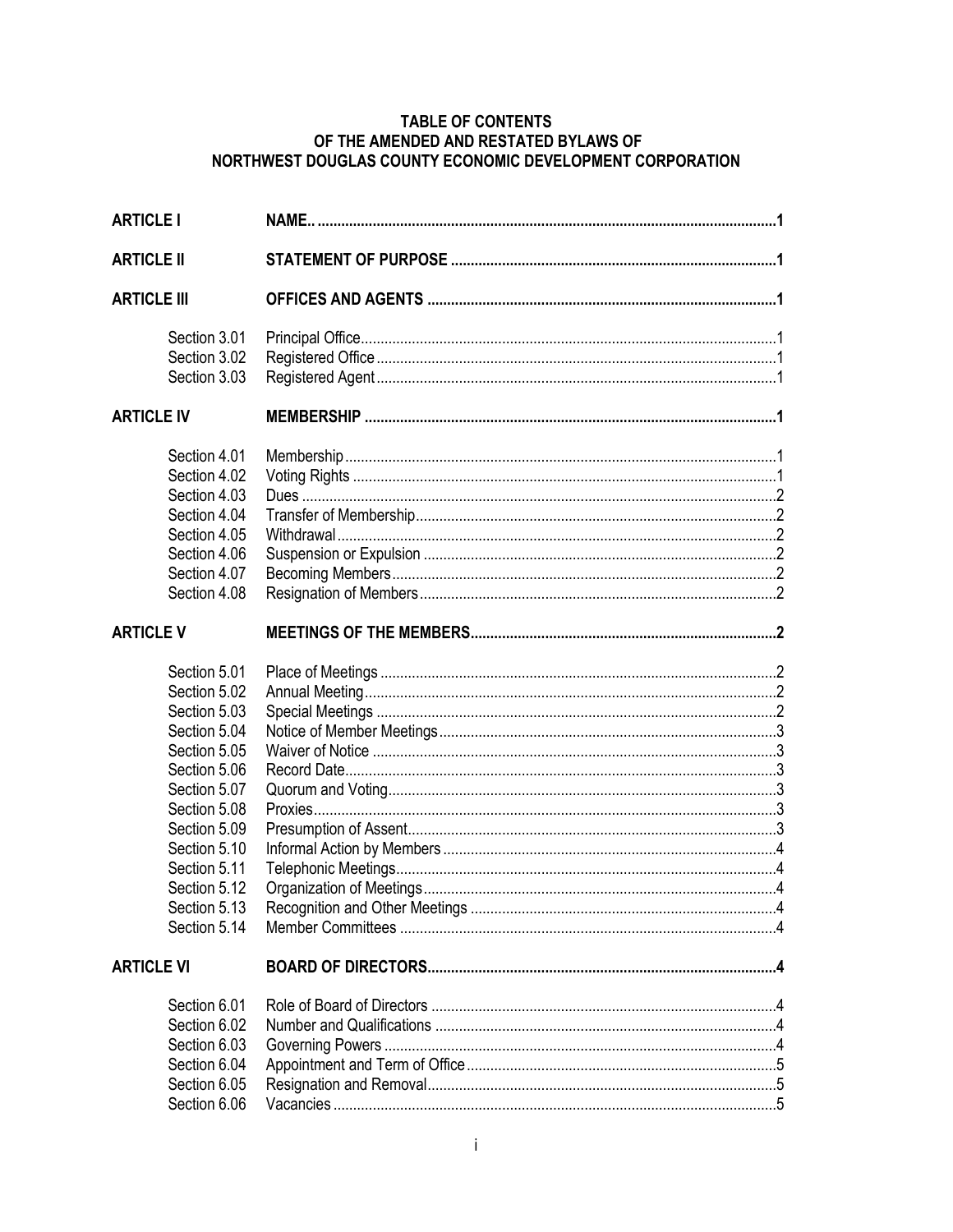|                     | Section 6.07                 |                                                                                                |  |
|---------------------|------------------------------|------------------------------------------------------------------------------------------------|--|
| <b>ARTICLE VII</b>  |                              |                                                                                                |  |
|                     | Section 7.01<br>Section 7.02 |                                                                                                |  |
| <b>ARTICLE VIII</b> |                              | MEETINGS OF THE BOARD OF DIRECTORS & COMMITTEES                                                |  |
|                     | Section 8.01                 |                                                                                                |  |
|                     | Section 8.02                 |                                                                                                |  |
|                     | Section 8.03                 |                                                                                                |  |
|                     | Section 8.04                 |                                                                                                |  |
|                     | Section 8.05                 |                                                                                                |  |
|                     | Section 8.06                 |                                                                                                |  |
|                     | Section 8.07                 |                                                                                                |  |
|                     | Section 8.08                 |                                                                                                |  |
|                     | Section 8.09                 |                                                                                                |  |
|                     | Section 8.10                 |                                                                                                |  |
|                     | Section 8.11                 |                                                                                                |  |
| <b>ARTICLE IX</b>   |                              |                                                                                                |  |
|                     | Section 9.01                 |                                                                                                |  |
|                     | Section 9.02                 |                                                                                                |  |
|                     | Section 9.03                 |                                                                                                |  |
|                     | Section 9.04                 |                                                                                                |  |
|                     | Section 9.05                 |                                                                                                |  |
|                     | Section 9.06                 |                                                                                                |  |
|                     | Section 9.07                 |                                                                                                |  |
|                     | Section 9.08                 |                                                                                                |  |
|                     | Section 9.09                 |                                                                                                |  |
|                     | Section 9.10                 |                                                                                                |  |
|                     | Section 9.11                 |                                                                                                |  |
|                     | Section 9.12                 |                                                                                                |  |
| <b>ARTICLE X</b>    |                              |                                                                                                |  |
|                     |                              |                                                                                                |  |
|                     |                              |                                                                                                |  |
|                     |                              |                                                                                                |  |
|                     |                              |                                                                                                |  |
| <b>ARTICLE XI</b>   |                              | INDEMNIFICATION OF DIRECTORS, OFFICERS,<br>ADVISORY COMMITTEE MEMBERS, EMPLOYEES, FIDUCIARIES, |  |
|                     |                              |                                                                                                |  |
|                     |                              | Section 11.02 Indemnification and Advancement of Expenses of                                   |  |
|                     |                              |                                                                                                |  |
|                     |                              |                                                                                                |  |
|                     |                              | (a)                                                                                            |  |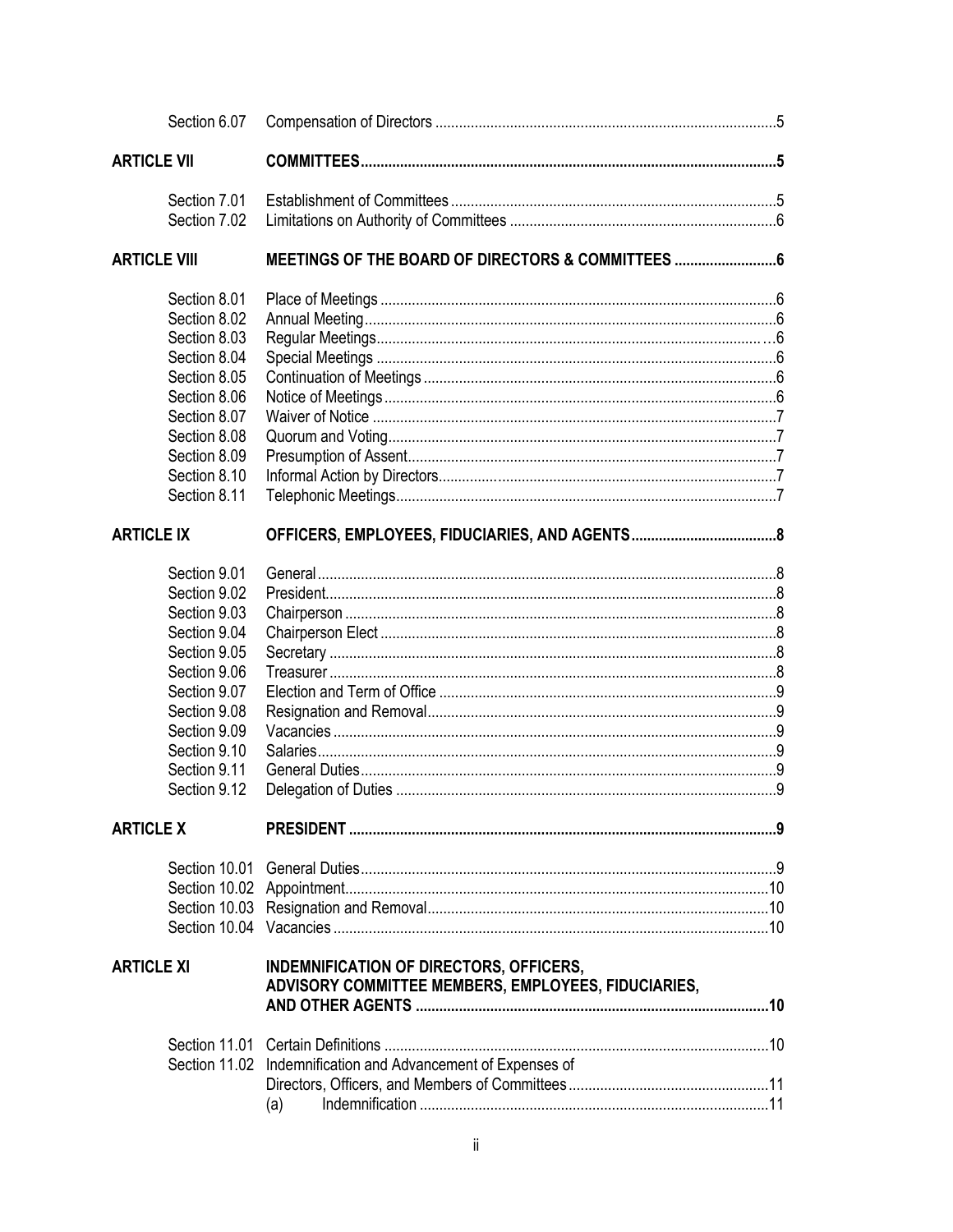| Section 11.03<br>Section 11.04<br>Section 11.05<br>Section 11.06<br>Section 11.07<br>Section 11.08 | (b)<br>(c)<br>(d)<br>(e)<br>(f) |  |
|----------------------------------------------------------------------------------------------------|---------------------------------|--|
| <b>ARTICLE XII</b>                                                                                 |                                 |  |
| <b>ARTICLE XIII</b>                                                                                |                                 |  |
|                                                                                                    |                                 |  |
| <b>ARTICLE XIV</b>                                                                                 |                                 |  |
| Section 14.01                                                                                      |                                 |  |
| <b>ARTICLE XV</b>                                                                                  |                                 |  |
| <b>ARTICLE XVI</b>                                                                                 |                                 |  |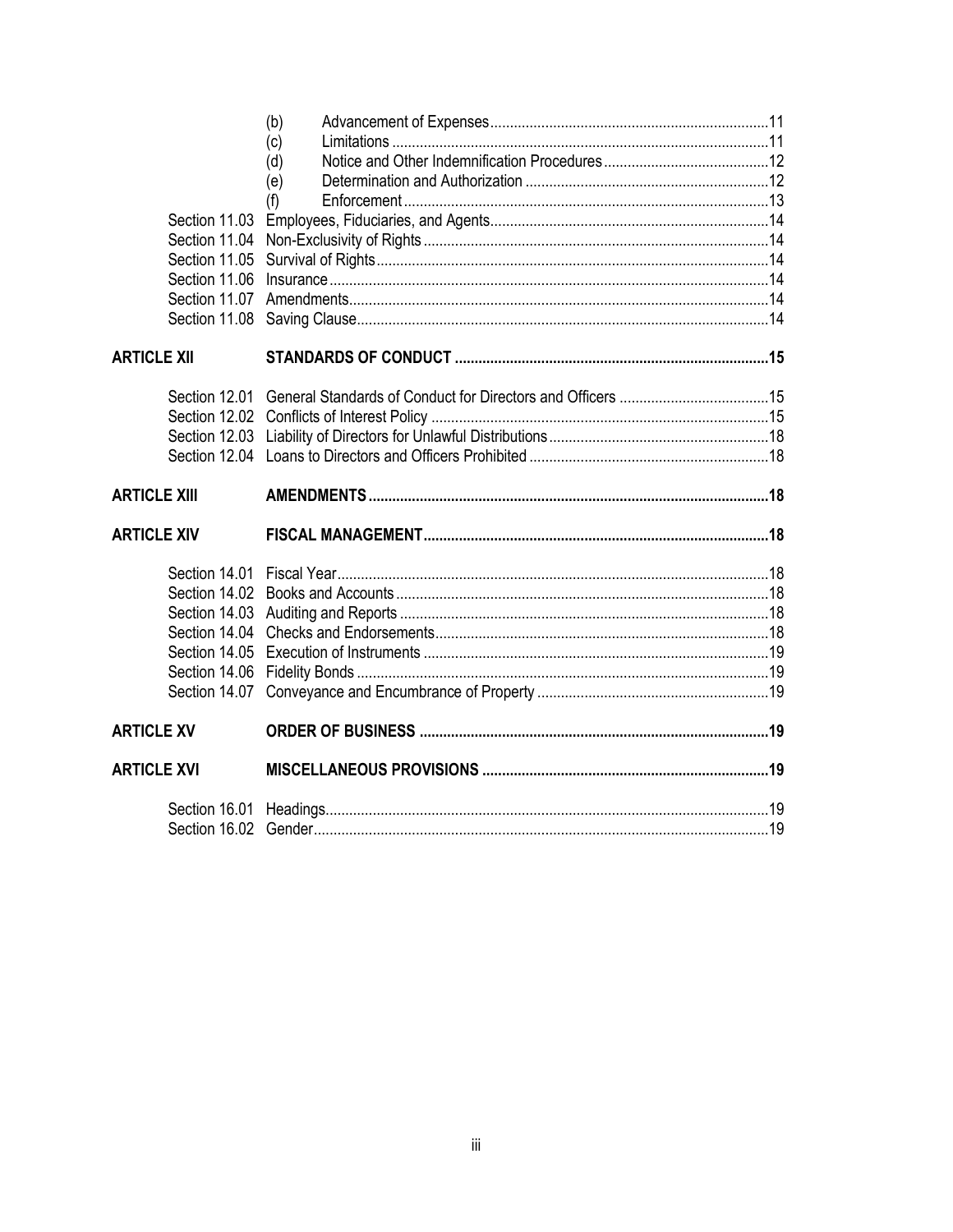#### **AMENDED AND RESTATED BYLAWS OF NORTHWEST DOUGLAS COUNTY ECONOMIC DEVELOPMENT CORPORATION**

#### **ARTICLE I. NAME**

The name of the corporation is Northwest Douglas County Economic Development Corporation (the "Corporation"). The DBA is Northwest Douglas County Chamber & EDC.

#### **ARTICLE II. STATEMENT OF PURPOSE**

The Corporation was formed to promote economic development in Douglas County, Colorado and generally to do anything permitted of a nonprofit corporation under the laws of Colorado, all within the meaning of Section 501(c)(6) of the Internal Revenue Code of 1986, as amended ("Code").

These purposes for which the Corporation was formed are set forth in the articles of incorporation of the Corporation as filed with the Secretary of State of the State of Colorado (the "Articles of Incorporation"). The Corporation shall adhere to the purposes set forth in the Articles of Incorporation and shall not deviate from such purposes. The Corporation will not engage in any activity or perform any act not permitted to be carried on by an organization exempt from federal income taxation under Code Section 501(c)(6).

#### **ARTICLE III. OFFICES AND AGENTS**

3.01 **Principal Office**. The principal office of the Corporation will be located at 300 West Plaza Drive, Suite 225, Highlands Ranch, Colorado, 80129. The Corporation may have other offices and places of business within or without the State of Colorado as may be determined by the board of directors of the Corporation (the "Board of Directors").

3.02 **Registered Office**. The registered office of the Corporation required by the Colorado Revised Nonprofit Corporation Act (the "Act") will be maintained in the State of Colorado and may be, but need not be, identical with the principal office if located in the State of Colorado. The address of the registered office of the Corporation may be changed from time to time by the Board of Directors as provided in the Act.

3.03 **Registered Agent**. The Corporation will maintain a registered agent in the State of Colorado as required by the Act. Such agent may be changed from time to time by the Board of Directors as provided in the Act.

#### **ARTICLE IV. MEMBERSHIP**

4.01 **Membership.** Membership in the Corporation shall be open to any persons that apply for membership, and are approved by the Board of Directors ("Member"). The Board of Directors shall have the power to establish from time to time additional or alternate criteria in order to be admitted as a Member in the Corporation. There shall be one class of membership, with various levels of recognized value. Unless otherwise qualified herein, the provisions of these Bylaws apply to all Members.

4.02 **Voting Rights**. Members shall not be entitled to vote, except as provided for in these Bylaws.

**Dues**. Members shall pay annual dues. The Board shall set dues from time to time.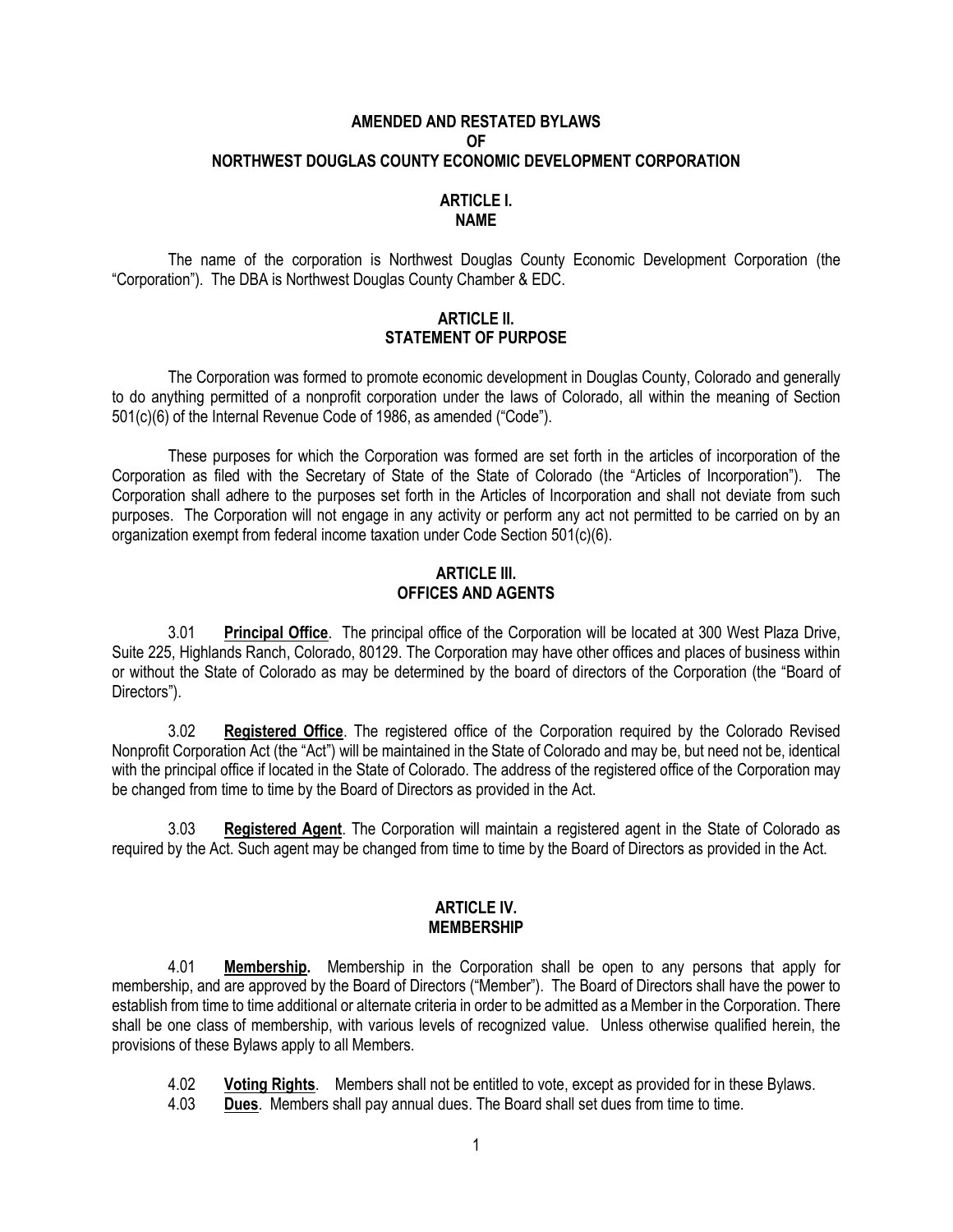4.04 **Transfer of Membership**. Members may not transfer their membership in the Corporation.

4.05 **Withdrawal**. A Member may withdraw at any time by providing written notice of such withdrawal to the Board of Directors. Upon withdrawal, Members shall not be entitled to any assets of, or a distribution from, the Corporation.

4.06 **Suspension or Expulsion**. The Board of Directors shall have the power to suspend or expel a Member from the Corporation pursuant to any procedure that is fair and reasonable taking into consideration all of the relevant facts and circumstances, is carried out in good faith, and otherwise is in compliance with the Act. A Member suspended or expelled from the Corporation shall have no right to any assets of, or a distribution from, the Corporation.

4.07 **Becoming Members.** All individuals of good moral character and otherwise qualified under the Bylaws, Rules and Regulations of the Corporation shall be eligible for membership as a business member. All lawful business entities, in good standing or otherwise recognized or allowed under the laws of the State of Colorado are eligible for business memberships. No person or business entity shall be granted membership except upon his/her/it's written application for membership signed by the applicant specifying his/her name, residence or business address, proper mailing address, title or other authorization to sign to bind the entity, and such other facts as may be requested by the Board of Directors. Applications shall be made and submitted to the Administrative Staff of the Corporation. The Board of Directors, by majority vote, may in its sole discretion, decline a membership application if it deems that the business applying for membership does not suit or would hinder the business environment or the success of the Corporation.

4.08 **Resignation of Members.** Any member may resign at any time by giving written notice to the Corporation. Such resignation shall take effect at the time specified in said notice. A resigning member shall not be entitled to any form of refund or proration of fees. Formal acceptance of the resignation shall not be necessary to make it effective. A membership may be terminated for nonpayment of fees in accordance with fee schedules and deadline for payment as established by the Board of Directors. Furthermore, the Board retains, in its sole discretion, the right to terminate a member of this Corporation, at any time, without cause, refunding to said member any membership fee paid for that year on a pro-rata basis.

#### **ARTICLE V. MEETINGS OF THE MEMBERS**

5.01 **Place of Meetings**. The annual and special meetings of the Members shall be held at such place as designated by the Board of Directors.

5.02 **Annual Meeting**. There shall be one (1) annual meeting per year, held on such date and at such time and place as designated by the Board of Directors. The annual meeting of Members shall be held for the purpose of such business as may come before the meeting.

5.03 **Special Meetings**. Special meetings of the Members may be called at any time by the Chairperson, or upon written request of at least two (2) Members, or upon written request of the President and one (1) Member, stating the purpose or purposes for which it is to be held.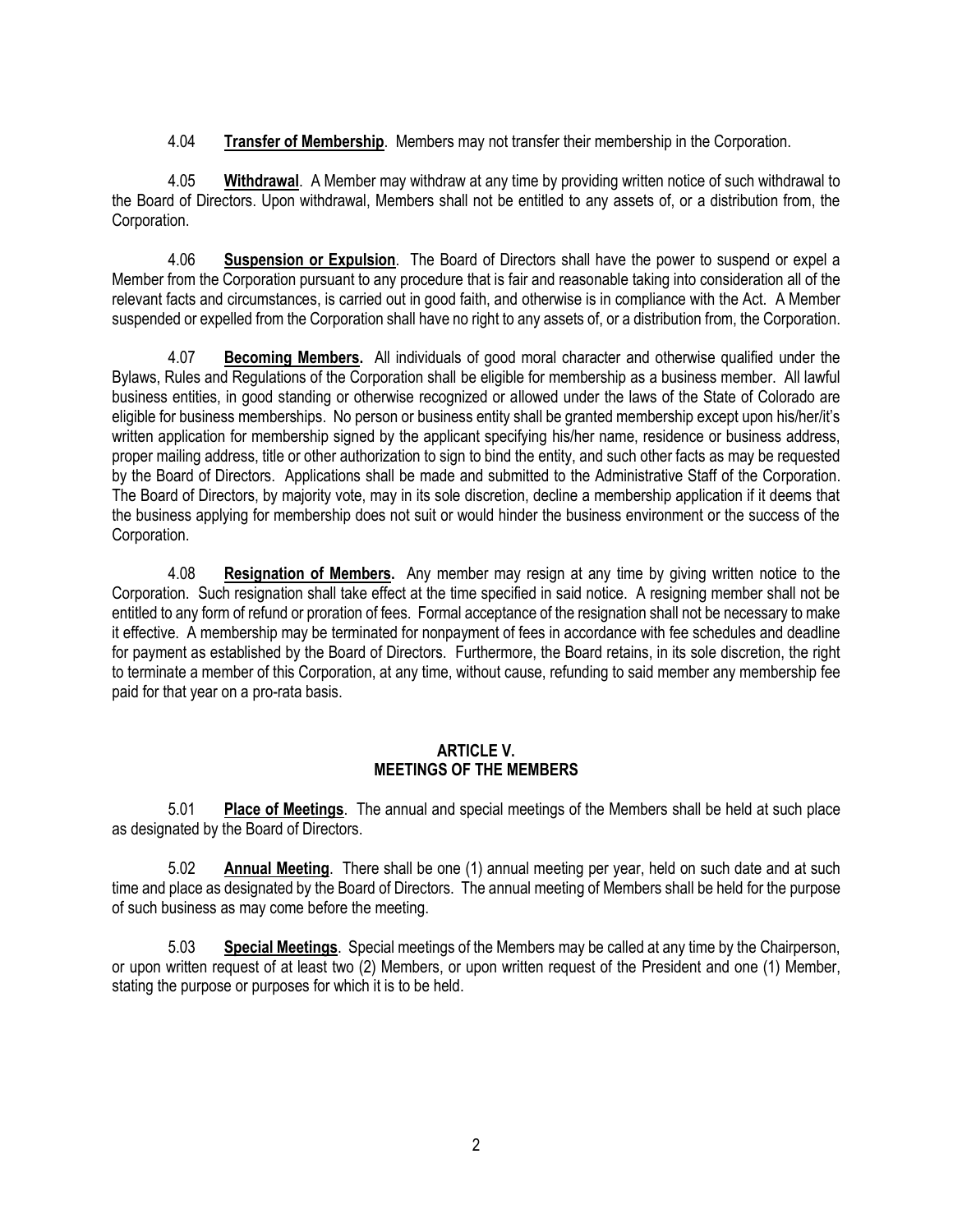## 5.04 **Notice of Member Meetings**.

(a) **Annual Meetings**. Notice of each annual meeting of the Members, setting forth the time and place of the meeting, shall be given to each Member not less than ten (10) days prior to the time fixed for the annual meeting.

(b) **Special Meetings**. Notice of each special meeting of the Members, setting forth the time and the place of the meeting, shall be given to each Member not less than ten (10) days prior to the time fixed for the special meeting.

(c) **Giving of Notice**. Notice of meetings may be either given personally, by telephone, by electronically transmitted facsimile or other form of wire or wireless communication, including, but not limited to e-mail, or by sending a copy of the notice through the United States mail, charges prepaid, to the address each Member appearing on the books of the Corporation. If mailed, such notice shall be presumed to be delivered when deposited in the United States mail so addressed, with postage prepaid thereon.

(d) **Purpose of Meeting**. Except as otherwise provided in these Bylaws or required by the Act, neither the business to be transacted at nor the purpose of any annual meeting of the Members need be specified in the notice or waiver of notice of such meeting.

5.05 **Waiver of Notice**. An Member may in writing waive notice of any meeting of the Members, either before, at, or after the meeting, and the Member's waiver shall be the equivalent of giving notice. Attendance of an Member at a meeting of the Members shall constitute waiver of notice of that meeting unless the Member attends for the express purpose of objecting to the transaction of business because the meeting has not been lawfully called or convened.

5.06 **Record Date**. For the purpose of determining Members entitled to notice of or to vote at any meeting of the Members or any adjournment thereof, or in order to make a determination of the Members for any other purpose, the date on which notice of the meeting is mailed shall be the record date for such determination of the Members. When a determination of the Members entitled to vote at any meeting of the Members has been made as provided in this Section, such determination shall apply to any adjournment thereof.

5.07 **Quorum and Voting**. At meetings of the Members, a majority of the number of Members shall be necessary to constitute a quorum for the transaction of business. If a quorum is present, the act of the majority of Members in attendance shall be the act of the Members unless the act of a greater number is required by applicable law, the Act, the Articles of Incorporation, or these Bylaws. Each Member shall have one (1) vote on each matter submitted to a vote of the Members.

5.08 **Proxies**. Members may vote by proxy. Every Member entitled to vote at a meeting of the Member or to express consent or dissent without a meeting may authorize another person or persons to act for him or her by written proxy. Every proxy must be signed by the Member or his or her attorney-in-fact and delivered to the Secretary of the meeting prior to or during the roll call, or be returned to the Corporation with the signed consent to action without a meeting. No proxy shall be valid after the expiration of eleven (11) months from the date thereof unless otherwise provided in the proxy. Every proxy shall be revocable at the pleasure of the Member executing it, except as otherwise provided by law.

5.09 **Presumption of Assent**. An Member who is present at a meeting of the Members at which action on any corporate matter is taken shall be presumed to have assented to the action taken unless the Member's dissent has been entered in the minutes of the meeting or unless the Member files a written dissent to such action with the person acting as the secretary of the meeting before the adjournment thereof or forwards such dissent by registered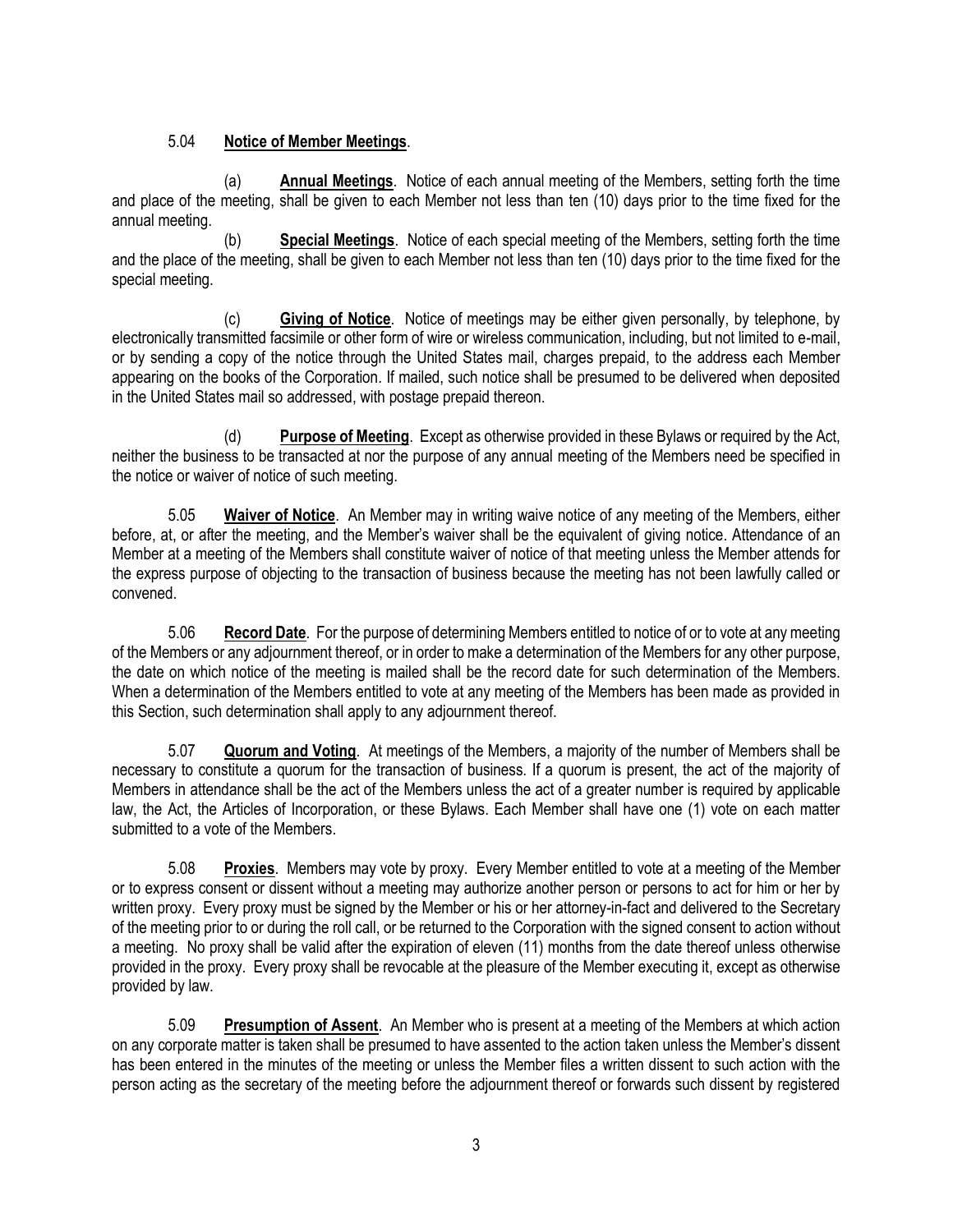mail to the Secretary of the Corporation immediately after the adjournment of the meeting. Such right to dissent shall not apply to an Member who voted in favor of such action.

5.10 **Informal Action by Members**. Any action required or permitted to be taken at a meeting of the Members may be taken without a meeting if a consent in writing, setting forth the action so taken, is adopted in conformance with the requirements of the Act. Such consent shall have the same force and effect as a vote of the Members.

5.11 **Telephonic Meetings**. Members may participate in any annual or special meeting of the Members by means of a conference telephone or similar communications equipment by which all persons participating in the meeting can hear each other at the same time. Such participation shall constitute presence in person at the meeting.

## 5.12 **Organization of Member Meetings**.

(a) At every meeting of Members, the Chairperson, or, if a Chairperson has not been appointed or is absent, a chairperson of the meeting chosen by a majority in interest of the Members then entitled to vote, present in person, shall act as Chairperson of the meeting. The Secretary, or, in his or her absence, a person directed to do so by the Chairperson of the meeting, shall act as secretary of the meeting.

(b) The Board of Directors shall be entitled to make such rules or regulations for the conduct of meetings of Members as it shall find necessary, appropriate, or convenient. Subject to such rules and regulations of the Board of Directors, if any, the Chairperson of the meeting shall have the right and authority to prescribe such rules, regulations, and procedures and to do all such acts as, in the judgment of such Chairperson, are necessary, appropriate, or convenient for the proper conduct of the meeting. Unless and to the extent determined by the Board of Directors or the Chairperson of the meeting, meetings of Members shall not be required to be held in accordance with rules of parliamentary procedure.

5.13 **Recognition and Other Meetings.** The Board of Directors at its sole discretion may hold general Membership meetings for purposes of networking, socialization, recognition and/or awards, annual or special meetings, community assistance and/or educational events.

### **ARTICLE VI. BOARD OF DIRECTORS**

6.01 **Role of Board of Directors**. The Board of Directors will be responsible for the overall management, governance, policy, and direction of the Corporation.

6.02 **Number and Qualifications**. The Board of Directors will be composed of no fewer than one (1) and no greater than twenty (20) members as may be determined from time to time by the Board of Directors. All members of the Board of Directors (individually, "Director"), shall be Members and will be natural persons of the age of eighteen (18) years or older but Directors need not be residents of the State of Colorado.

6.03 **Governing Powers**. The business, affairs, activities, and property of the Corporation will be managed, directed, governed, and controlled and the powers of the Corporation will be vested in and exercised by the Board of Directors. The Board of Directors will have all the powers and duties necessary, appropriate, or convenient for the administration of the affairs of the Corporation and for the management and operation of the Corporation's property and activities, and may do and perform all acts and things not prohibited by law, the Act, the Articles of Incorporation, or these Bylaws.

## 6.04 **Appointment and Term of Office**.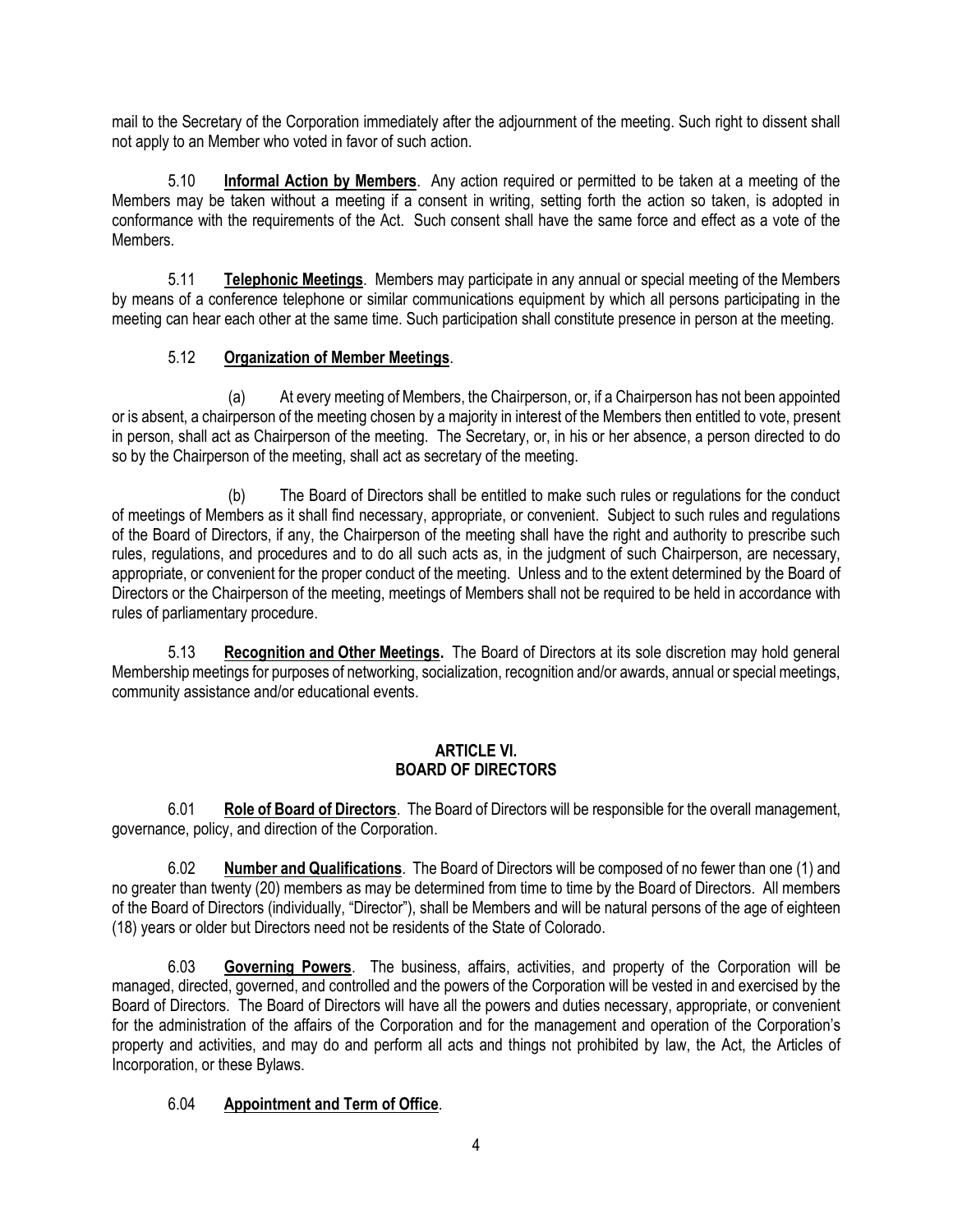(a) The Board of Directors shall be appointed at each annual meeting of the Members. Investor Member Levels Platinum and Strategic Partner each be entitled to appoint one director to the Board of Directors. The Chamber Management Committee shall appoint a Chair and Chair-Elect each of whom shall serve as a director on the Board of Directors. The Chamber Management Committee shall appoint the Past-Chair if the Board of Directors has over eleven (11) directors, having three total representatives on the Board of Directors.

(b) A term of office for a Director will be three (3) years, but a Director will be eligible for reelection.

(c) Each Director will hold such office until the sooner of the end of his or her term and his or her successor is chosen and has qualified or the date of his or her resignation, removal, or death.

## 6.05 **Resignation and Removal**.

(a) Any Director may resign at any time by giving written notice to the Secretary of the Corporation. Such resignation will take effect at the time specified therein, and the acceptance of such resignation will not be necessary to make it effective.

(b) A Director may be removed upon the affirmative vote of a majority of a quorum of the Board of Directors in the case of (i) a breach by the Director of his or her duty of loyalty to the Corporation, (ii) acts or omissions of the Director that are not in good faith or that involve intentional misconduct or a knowing violation of the law, (iii) involvement by the Director in any transaction in which such Director derives an improper benefit from the Corporation, (iv) the Director assents to or participates in any loan made by the Corporation to a Director or officer of the Corporation (an "Officer"), or (v) the Director failing to regularly attend the meetings of the Board of Directors.

6.06 **Vacancies**. When a vacancy on the Board of Directors exists arising from resignation, removal, or death, a nomination for a new member will be collected from the Board of Directors by the Secretary of the Corporation no later than two (2) weeks in advance of the next meeting of the Board of Directors. Any nomination collected by the Secretary of the Corporation will be forwarded to the members of the Board of Directors and the vacancy will be filled at the next meeting of the Board of Directors. Any person appointed to fill a vacancy will only serve to the end of the term of the resigned, removed, or deceased member of the Board of Directors whose position was filled.

6.07 **Compensation of Directors**. No compensation will be paid to Directors for their services as such, but Directors may be reimbursed for actual expenses incurred by them in the performance of their duties. Nothing herein will preclude any Director from serving the Corporation in any other capacity and receiving compensation therefor.

### **ARTICLE VII. COMMITTEES**

7.01 **Establishment of Committees**. The Board of Directors, by resolution adopted by a majority of the Directors then in office, may designate and appoint one or more committees as may be needed. Except as provided in these Bylaws, any member of a committee may be removed by the Chairperson in his or her sole discretion with or without notice. Subject to the provisions of these Bylaws, the Board of Directors will establish a Chamber Management Committee for the administration of Chamber Member activities.

7.02 **Limitations on Authority of Committees**. No committee will have the authority of the Board of Directors in reference to (i) amending, altering, or repealing these Bylaws; (ii) electing, appointing, or removing any member of a committee or any Officer or Director; (iii) amending the Articles of Incorporation; (iv) restating the Articles of Incorporation; (v) adopting a plan of merger or adopting a plan of consolidation with another entity; (vi) authorizing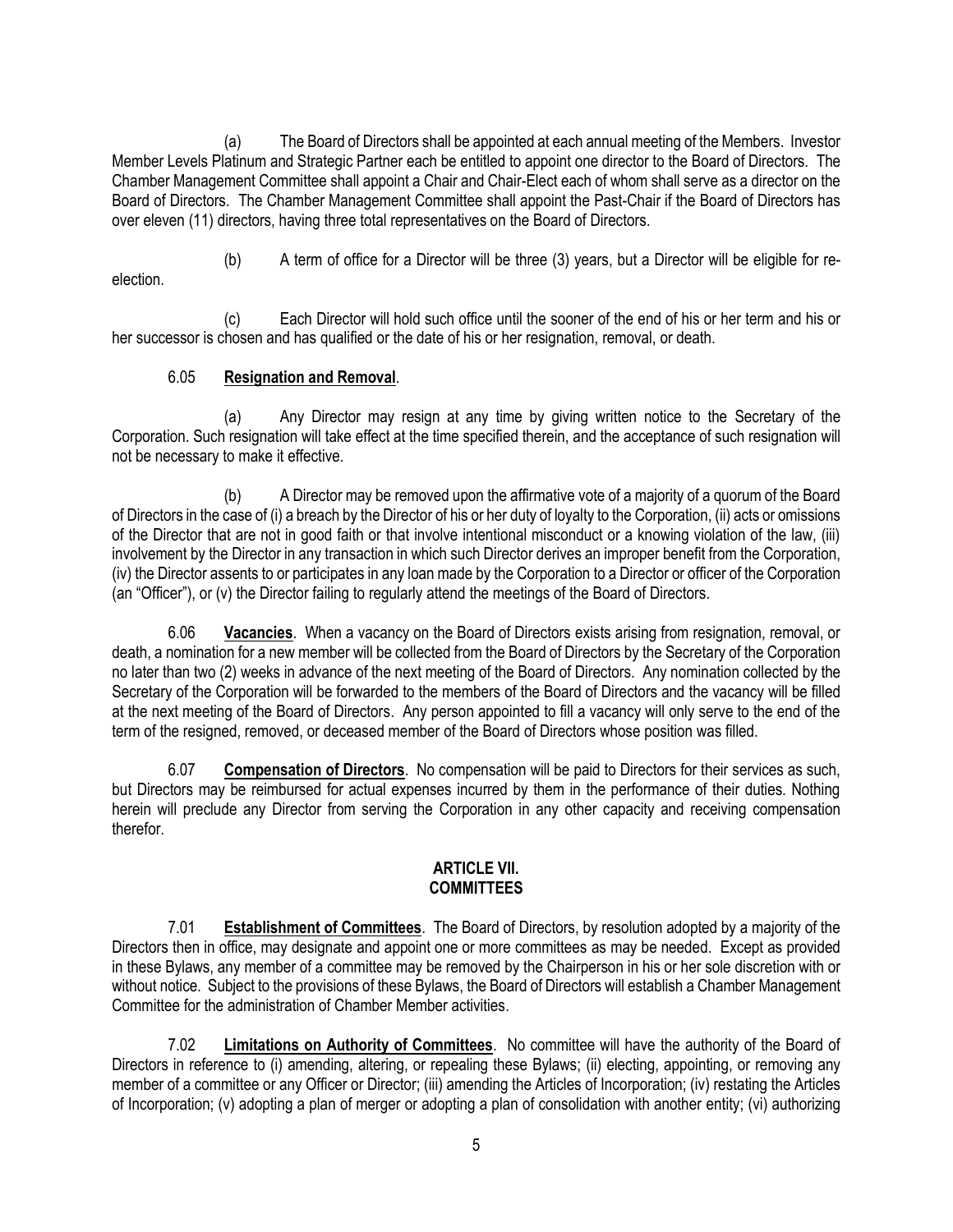the sale, lease, exchange, or mortgage of all or substantially all of the property and assets of the Corporation; or (vii) amending, altering, or repealing any resolution of the Board of Directors which by its terms provides that it will not be amended, altered, or repealed by such committee. The designation and appointment of any committee and the delegation thereto of authority of the Board of Directors will not operate to relieve the Board of Directors or any individual Director of any responsibility imposed upon him or her by law. If any such delegation of authority of the Board of Directors is made as provided herein, all references to the Board of Directors contained in applicable law, the Act, the Articles of Incorporation or these Bylaws relating to the authority so delegated, will refer to such committee.

#### **ARTICLE VIII. MEETINGS OF THE BOARD OF DIRECTORS AND COMMITTEES**

8.01 **Place of Meetings**. The annual, regular, and special meetings of the Board of Directors or any committee will be held at the principal office of the Corporation or at any other place that the Board of Directors may designate from time to time.

8.02 **Annual Meeting**. Unless otherwise determined by the Board of Directors, the annual meeting of the Directors will be the first meeting of each calendar year as determined by the Board of Directors. The annual meeting of Directors will be held for transacting such business as may come before the meeting.

8.03 **Regular Meetings**. In addition to the annual meeting, regular meetings of the Board of Directors or any committee will be held at such time and place as the Board of Directors or any such committee, as the case may be, may designate from time to time.

8.04 **Special Meetings**. Special meetings of the Board of Directors or any committee may be called at any time by the Chairperson, and will be called by the Chairperson upon receipt of the written request of two (2) Directors. In addition, the chairperson of any committee may call a special meeting of a committee at any time, and will call a special meeting of such committee upon receipt of the written request of a majority of the members of such committee.

8.05 **Continuation of Meetings**. Any meeting of the Board of Directors or committee may be continued from time to time and from place to place without the necessity of providing notice of the continuation of the meeting. The minutes of any meeting that is continued will recite that the meeting was continued. No notice of the continued meeting is required to be provided.

## 8.06 **Notice of Meetings**.

(a) Notice of each annual meeting of the Board of Directors, setting forth the time and place of the meeting, will be given to each Director not less than ten (10) days prior to the time fixed for the meeting.

(b) Notice of each regular meeting of the Board of Directors or any committee, setting forth the time and the place of the meeting, will be given to each Director not less than ten (10) days prior to the time fixed for the meeting.

(c) Notice of each special meeting of the Board of Directors or any committee, setting forth the time and the place of the meeting, will be given to each Director not less than ten (10) days prior to the time fixed for the meeting.

(d) Notice of meetings may be either given personally, by telephone, by electronically transmitted facsimile or other form of wire or wireless communication, including, but not limited to e-mail, or by sending a copy of the notice through the United States mail, charges prepaid, to the address of each Director appearing on the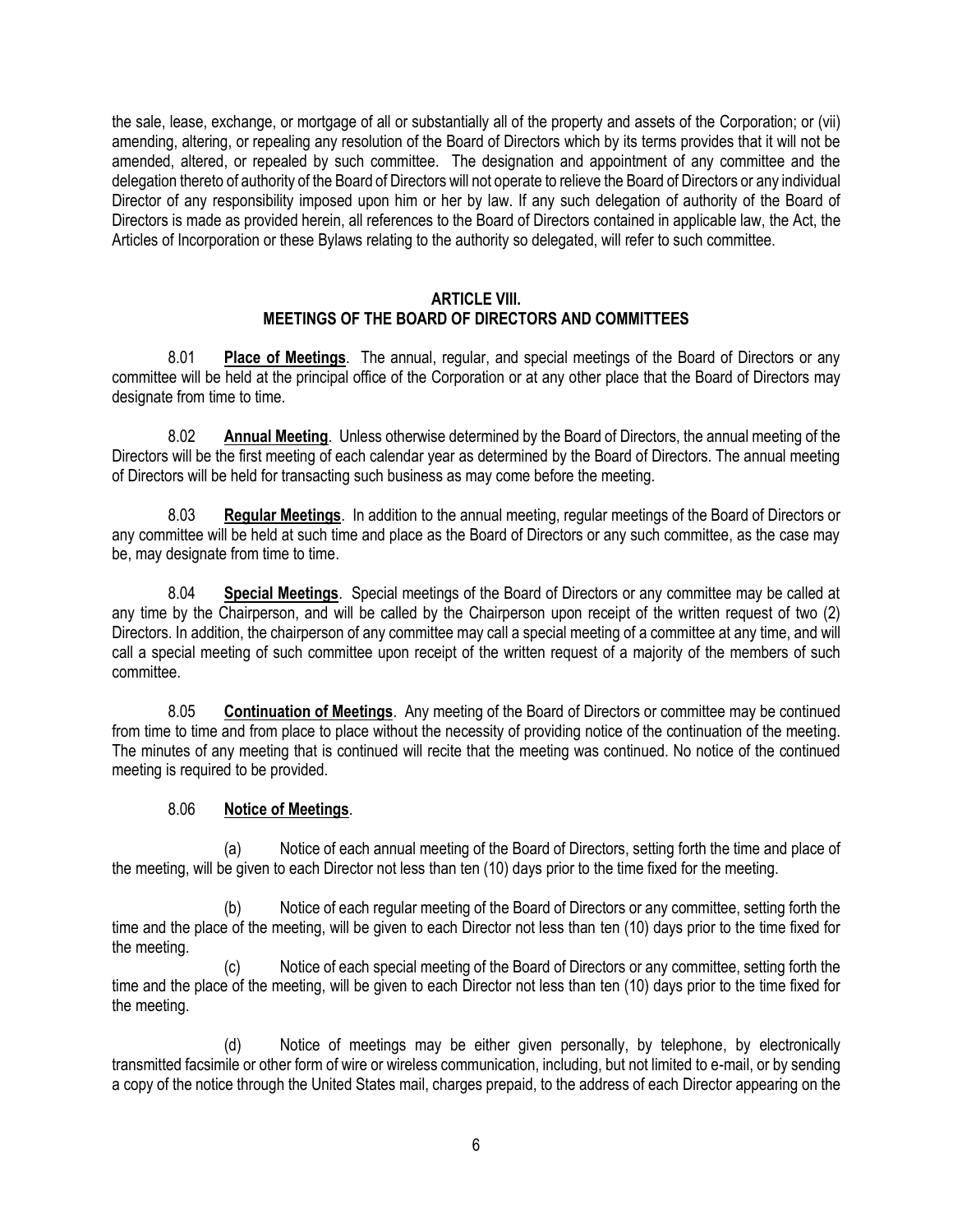books of the Corporation. If mailed, such notice will be presumed to be delivered when deposited in the United States mail so addressed, with postage prepaid thereon.

(e) Except as otherwise provided in these Bylaws or required by the Act, neither the business to be transacted at nor the purpose of any annual, regular, or special meeting of the Board of Directors or any committee need be specified in the notice or waiver of notice of such meeting.

8.07 **Waiver of Notice**. A Director may in writing waive notice of any meeting of the Board of Directors or any committee, either before, at, or after the meeting, and his or her waiver will be the equivalent of giving notice. Attendance of a Director at a meeting of the Board of Directors or any committee will constitute waiver of notice of that meeting unless he or she attends for the express purpose of objecting to the transaction of business because the meeting has not been lawfully called or convened.

8.08 **Quorum and Voting**. At meetings of the Board of Directors or any committee, a majority of the number of Directors then in office or a majority of the members of any such committee, as the case may be, will be necessary to constitute a quorum for the transaction of business. If a quorum is present, the act of the majority of Directors in attendance will be the act of the Board of Directors or any such committee, as the case may be, unless the act of a greater number is required by applicable law, the Act, the Articles of Incorporation or these Bylaws. Each Director will have one (1) vote on each matter submitted to a vote of the Board of Directors or such committee. Voting by proxy shall be permitted; *provided*, *however*, that the proxy is granted in writing to another Director who attends the meeting, and the proxy is limited to a vote that is directed to be cast by the written proxy with respect to the particular proposal that is described with reasonable specificity in the proxy.

8.09 **Presumption of Assent**. A Director who is present at a meeting of the Board of Directors or any committee at which action on any corporate matter is taken will be presumed to have assented to the action taken unless his or her dissent has been entered in the minutes of the meeting or unless he or she files his or her written dissent to such action with the person acting as the secretary of the meeting before the adjournment thereof or forwards such dissent by registered mail to the Secretary of the Corporation immediately after the adjournment of the meeting. Such right to dissent will not apply to a Director who voted in favor of such action.

8.10 **Informal Action by Directors**. Any action required or permitted to be taken at a meeting of the Directors may be taken without a meeting if a consent in writing, setting forth the action so taken, is adopted in conformance with the requirements of the Act. Such consent will have the same force and effect as a vote of the Directors.

8.11 **Telephonic Meetings**. Members of the Board of Directors or any committee may participate in any annual, regular, or special meeting of the Board of Directors or committee by means of a conference telephone or similar communications equipment by which all persons participating in the meeting can hear each other at the same time. Such participation will constitute presence in person at the meeting.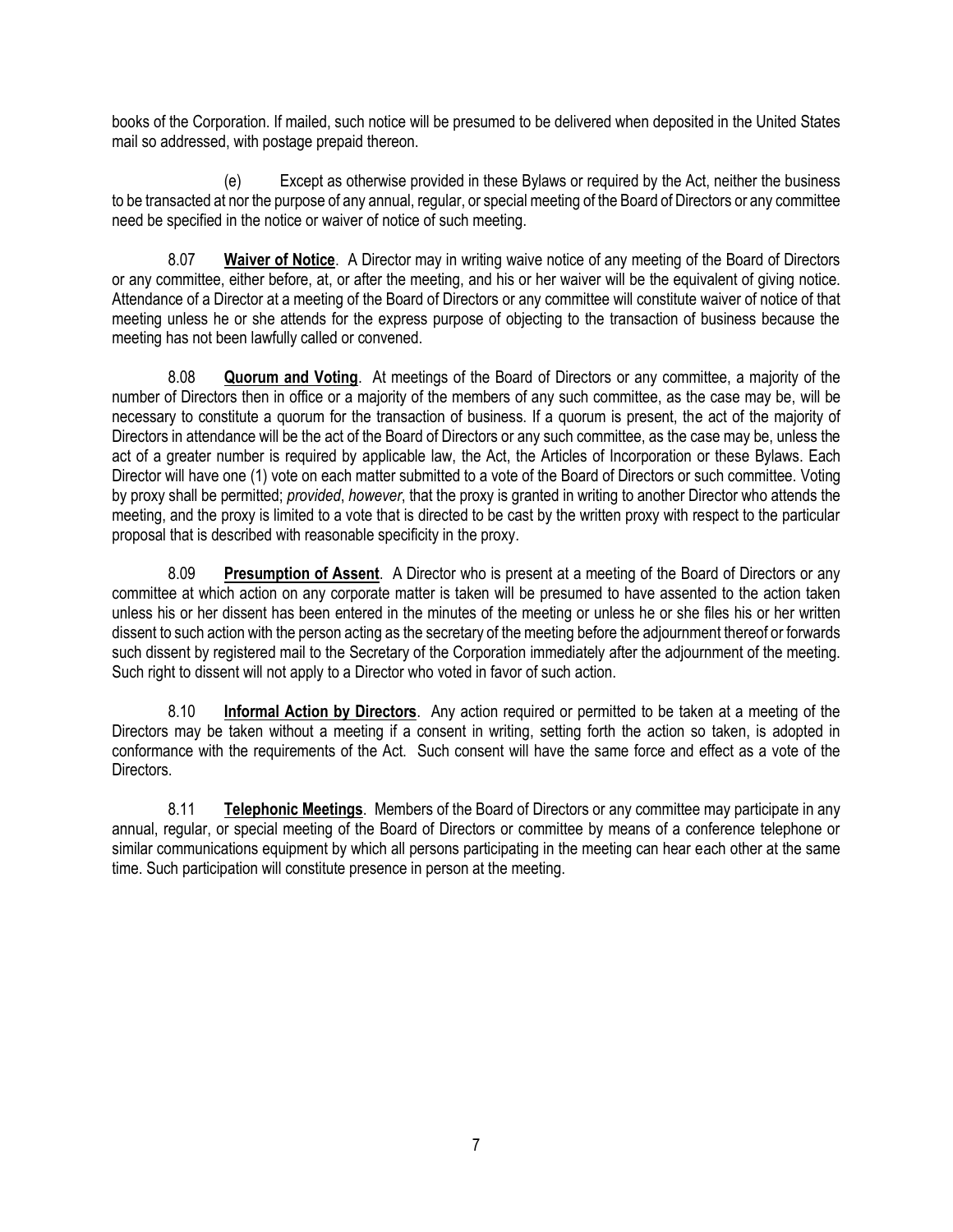#### **ARTICLE IX. OFFICERS, EMPLOYEES, FIDUCIARIES, AND AGENTS**

9.01 **General**. The Officers of the Corporation will consist of a President, Chairperson, Chairperson Elect, Secretary, and Treasurer. In addition, such other assistant officers, employees, fiduciaries, and agents that the Board of Directors may from time to time find necessary may be appointed by the Board of Directors in any manner prescribed by the Board of Directors consistent with these Bylaws. The same individual may simultaneously hold more than one office in the Corporation. All Officers of the Corporation will be Directors and natural persons of age eighteen (18) years or older. Officers of the Corporation need not be residents of Colorado. If the Board of Directors currently has established a Chamber Management Committee, then the Chamber Management Committee shall have a Chair Person, Chair Person elect, and such other Chamber Management Committee roles appointed by the Board of Directors. The remaining provisions of this Article IX shall not apply to the Chamber Management Committee unless otherwise determined by the Board of Directors.

9.02 **President**. The President shall have such duties and responsibilities as are set forth in Article X below. The provisions of Article X shall apply to the President to the extent they are inconsistent with the provisions of this Article IX.

9.03 **Chairperson**. The Chairperson shall serve a term of two (2) years and may be elected for up to two (2) additional terms. The Chairperson duties include: convening meetings of the Board of Directors and presiding at each meeting; at each annual meeting of the Board of Directors, the Chairperson will give a report of the business and activities of the Corporation for the immediately preceding fiscal year and will perform whatever other duties the Board of Directors may from time to time prescribe; working with the Board of Directors members to set meeting agendas; making assignments to particular Board of Directors members; establishing subcommittees for particular tasks; acting on behalf of the Board of Directors between meetings; acting as spokesperson for the Board of Directors; and other such duties as the Board of Directors shall assign.

9.04 **Chairperson Elect**. The Chairperson Elect will succeed to the position of Chairperson upon the expiration of the Chairperson's term in office. The Chairperson Elect shall serve a two (2) year term, coinciding with the Chairperson's term. The Chairperson Elect duties shall include: chairing meetings in the absence of the Chairperson, acting on behalf of the Board of Directors as requested by the Chairperson; and other duties as deemed appropriate by the Board of Directors. When the Chairperson's resigns or when his or her term of office is complete, the Chairperson Elect may assume the Chairperson position upon approval by the Board of Directors. If the Corporation has no Chairperson or if the Chairperson is unable to act, the Chairperson Elect will exercise such powers and perform such duties of the Chairperson.

9.05 **Secretary**. The Secretary will (i) keep or cause to be kept in books provided for that purpose the minutes of the meetings of the Board of Directors and any committees; (ii) see that all notices are duly given in accordance with the provisions of these Bylaws and as required by law; (iii) be custodian of the records and of the seal of the Corporation and see that the seal is affixed to all documents, the execution of which on behalf of the Corporation under its seal is duly authorized and in accordance with the provisions of these Bylaws; and (iv) in general, will perform all duties incident to the office of Secretary and such other duties as may, from time to time, be assigned to him or her by the Board of Directors or by the Chairperson. In the absence of the Secretary or his or her inability to act, the assistant secretaries, if any, will act with the same powers and will be subject to the same restrictions as are applicable to the Secretary.

9.06 **Treasurer**. The Treasurer will have custody of corporate funds and securities. The Treasurer will keep full and accurate accounts of receipts and disbursements and will oversee the deposit all corporate monies and other valuable effects in the name and to the credit of the Corporation in the depository or depositories of the Corporation, and will render an account of his or her transactions as Treasurer and of the financial condition of the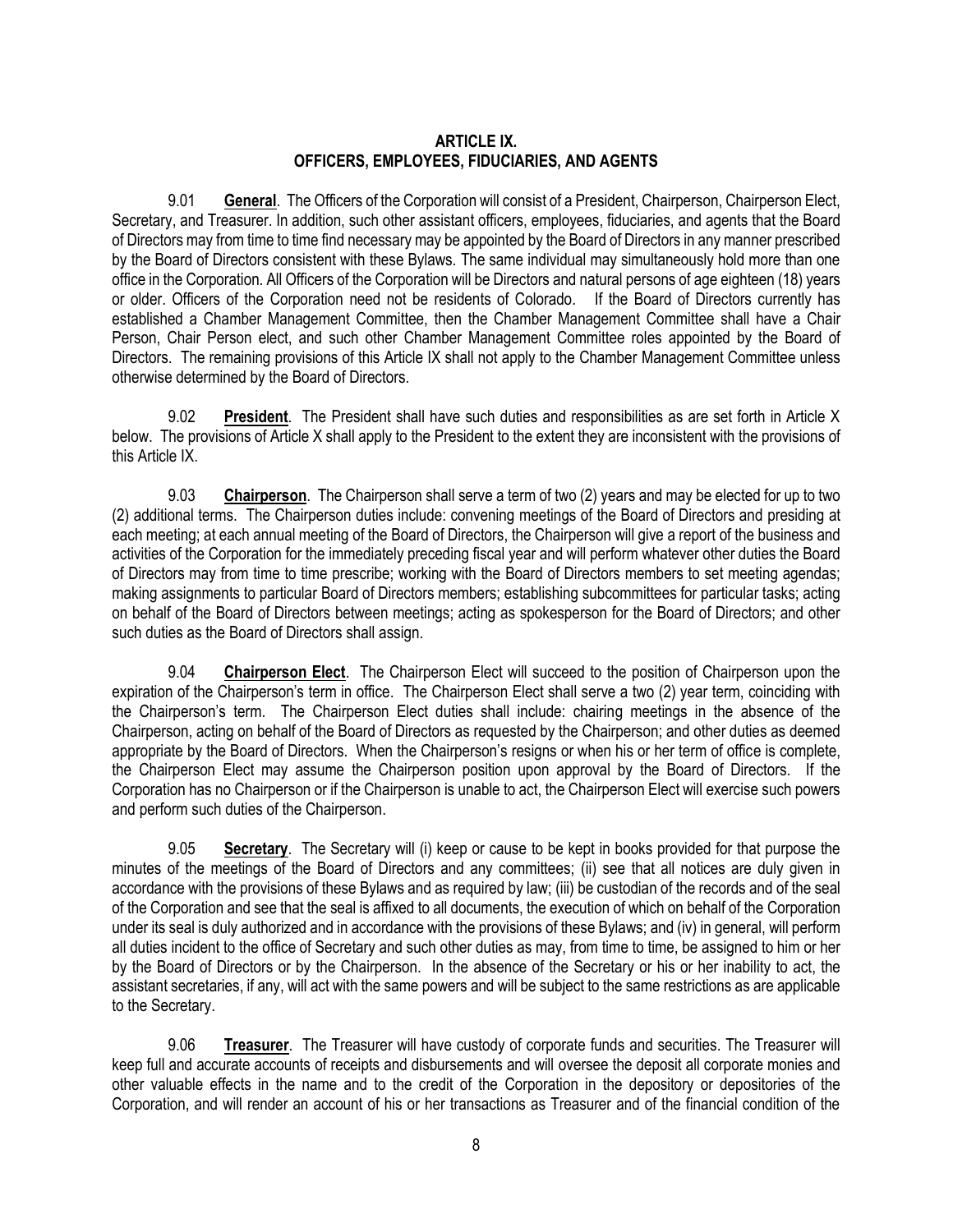Corporation to the Chairperson and the Board of Directors upon request. Such power given to the Treasurer to deposit and disburse funds will not, however, preclude any other Officer or employee of the Corporation from also depositing and disbursing funds when authorized to do so by the Board of Directors. The Treasurer will have such other powers and perform such other duties as may be from time to time prescribed by the Board of Directors or the Chairperson. In the absence of the Treasurer or his or her inability to act, the assistant treasurers, if any, will act with the same authority and will be subject to the same restrictions as are applicable to the Treasurer.

9.07 **Election and Term of Office**. The Officers (other than the Chairperson if a Chairperson Elect has been previously elected to succeed him or her) will be elected for a two (2) year terms at the annual meeting by the Board of Directors. The Chairperson Elect will succeed to the position of Chairperson at the annual meeting of the Board of Directors and serve a two (2) year term. Each Officer will hold office until the sooner of the end of his or her term and his or her successor is chosen and has qualified or the date of his or her resignation, removal, or death.

9.08 **Resignation and Removal**. Any Officer may resign from his or her office at any time by giving written notice to the Chairperson or to the Secretary of the Corporation. Such resignation will take effect at the time specified therein, and the acceptance of such resignation will not be necessary to make it effective. Resignation of an office by a member of the Board of Directors will not create a vacancy on the Board of Directors unless the Director has also resigned from the Board of Directors. Any Officer, employee, fiduciary, or agent of the Corporation may be removed by the Board of Directors whenever in its judgment the best interests of the Corporation may be served thereby, but such removal will be without prejudice to the contract rights, if any, of the person so removed. Election or appointment of an Officer, employee, fiduciary, or an agent will not of itself create contract rights.

9.09 **Vacancies**. When a vacancy in an office of the Corporation exists arising from resignation, removal, or death, a nomination for a new Officer will be collected from the Board of Directors by the Secretary of the Corporation no later than two (2) weeks in advance of the next meeting of the Board of Directors. The vacancy will be filled at the next meeting of the Board of Directors. Any person appointed to fill a vacancy will only serve to the end of the term of the resigned, removed, or deceased Officer whose position was filled.

9.10 **Salaries**. Unless otherwise determined by the Board of Directors, Officers of the Corporation will serve without compensation. The salaries of the employees, fiduciaries, and agents of the Corporation will be determined by the Board of Directors.

9.11 **General Duties**. All Officers, employees, fiduciaries, and agents of the Corporation, as between themselves and the Corporation, will have such authority and will perform such duties in the management of the Corporation as may be provided in these Bylaws or as may be determined by resolution of the Board of Directors not inconsistent with these Bylaws. In all cases where the duties of any Officers, employees, fiduciaries, and agents are not prescribed by the Bylaws or by the Board of Directors, such Officers, employees, fiduciaries, and agents will follow the orders and instructions of the Chairperson.

9.12 **Delegation of Duties**. Whenever an Officer is absent, or whenever, for any reason, the Board of Directors may find it desirable, the Board of Directors may delegate the powers and duties of an Officer to any other Officer or Officers or to any Director or Directors.

## **ARTICLE X. PRESIDENT**

10.01 **General Duties**. The President shall be employed by the Corporation and shall be responsible for the day-to-day operations of the Corporation in compliance with the policies established by the Board of Directors and will carry out the goals of the Board of Directors. The President shall be responsible for the general and active management of the Corporation. The President will attend all meetings of the Board of Directors, report on the progress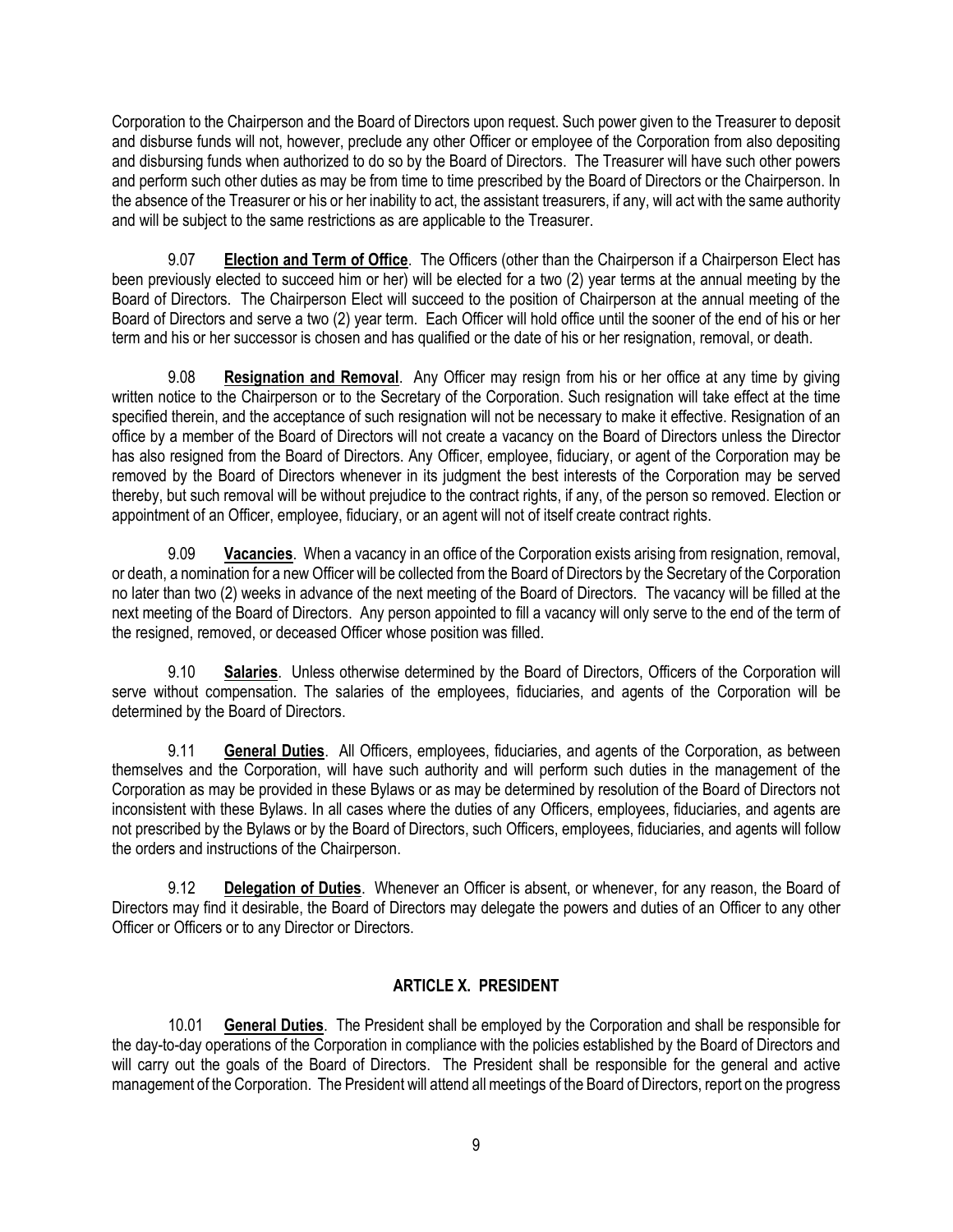of the Corporation, answer questions of other members of the Board of Directors, and carry out the duties assigned to the President by the Board of Directors from time to time.

10.02 **Appointment**. The Board of Directors will hire and appoint a person to serve as President. The President will be supervised and annually reviewed by the Board of Directors. The Corporation may enter into an employment contract with the President. Hiring and appointment of the President will not of itself create contract rights.

10.03 **Resignation and Removal**. The President may resign at any time by giving written notice to the Chairperson or to the Secretary of the Corporation. Such resignation will take effect at the time specified therein, and the acceptance of such resignation will not be necessary to make it effective. The President may be removed by the Board of Directors whenever in its judgment the best interests of the Corporation may be served thereby, but such removal will be without prejudice to the contract rights, if any, of the President. Upon resignation or removal of the President, the President, if serving on the Board of Directors, will immediately resign as a Director of the Corporation, and, in absence of such a resignation, the President may be removed as Director upon the affirmative vote of a majority of a quorum of the Board of Directors.

10.04 **Vacancies**. When a vacancy occurs in the office of the President by reason of death, resignation, removal, or otherwise, it will be filled by a resolution of the Board of Directors based on the nomination from the Board of Directors.

## **ARTICLE XI. INDEMNIFICATION OF DIRECTORS, OFFICERS, COMMITTEE MEMBERS, EMPLOYEES, FIDUCIARIES, AND OTHER AGENTS**

11.01 **Certain Definitions**. For the purposes of this Article XI, the following definitions will apply:

(a) The term "expenses" will be broadly construed and will include, without limitation, court costs, attorneys' fees, witness fees, fines, amounts paid in settlement or judgment, and any other costs and expenses of any nature or kind actually and reasonably incurred by the person incurred in connection with any proceeding, or successfully establishing or enforcing a right to indemnification under this Article.

(b) "Liability" means the obligation incurred with respect to a proceeding to pay a judgment, settlement, penalty, fine, including an excise tax assessed with respect to an employee benefit plan, or reasonable expenses.

(c) References to a "Director," "Officer," "employee," "fiduciary," or "agent" of the Corporation will include, without limitation, situations where such person is serving at the request of the Corporation as, respectively, a director, officer, employee, fiduciary, or agent of another corporation, partnership, limited liability company, joint venture, trust, or other entity.

(d) "Official capacity" means, when used with respect to a Director, the office of Director in the Corporation and, when used with respect to a person other than a Director, the office in the Corporation held by the Officer or the employment, fiduciary, or agency relationship undertaken by the employee, fiduciary, or agent on behalf of the Corporation. "Official capacity" does not include service for any other domestic or foreign entity, other person, or employee benefit plan.

(e) "Party" includes a person who was, is, or is threatened to be made a named defendant or respondent in a proceeding.

(f) The term "proceeding" will be broadly construed and will include, without limitation, the investigation, preparation, prosecution, defense, settlement, arbitration, and appeal of, and the giving of testimony in,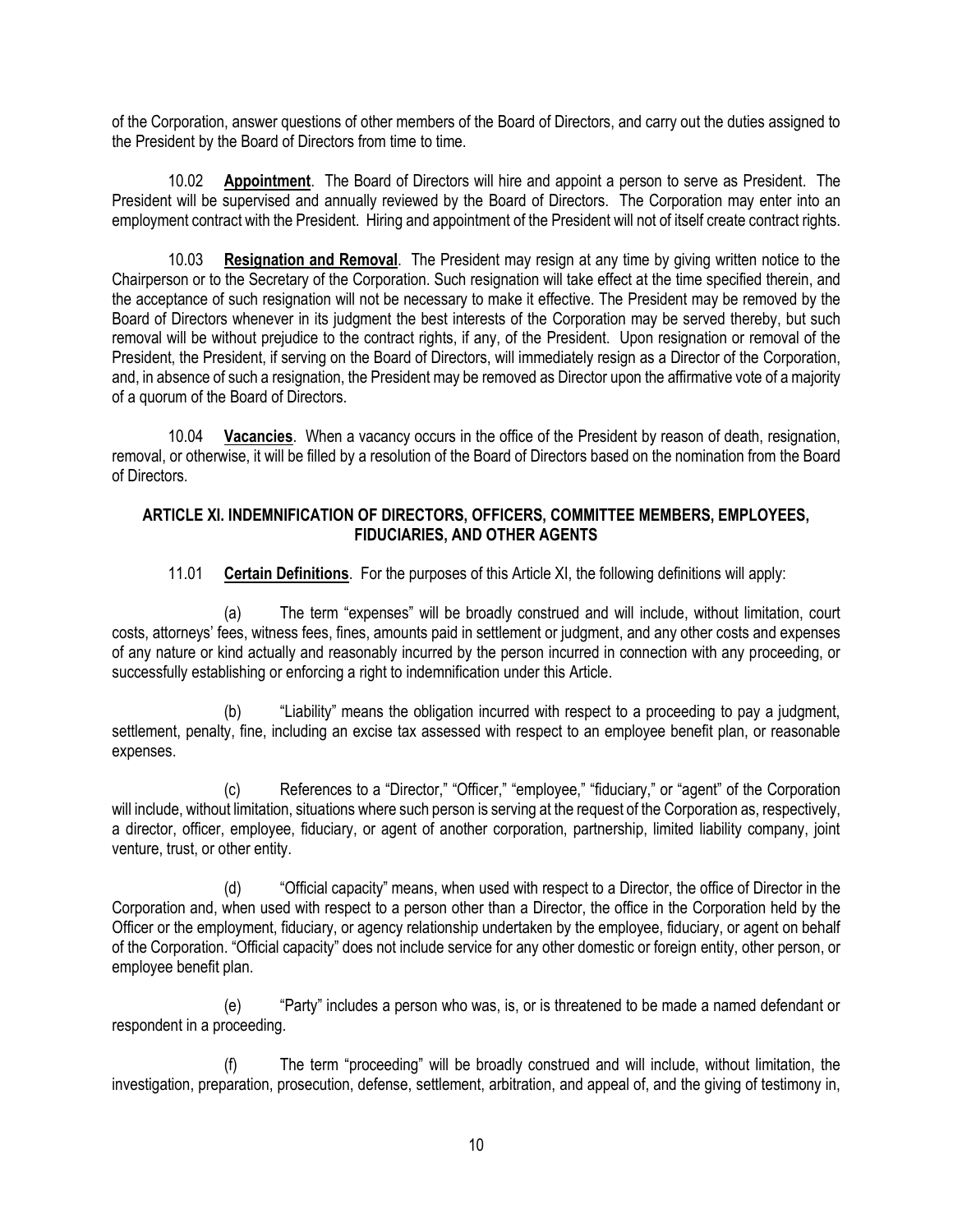any threatened, pending, or completed action, suit or proceeding, whether civil, criminal, administrative, or investigative and whether formal or informal.

## 11.02 **Indemnification and Advancement of Expenses of Directors, Officers, and Members of Committees**.

(a) **Indemnification**. Except as otherwise provided in this Article XI, the Corporation shall fully indemnify any Director, Officer, or member of any Committee who is a party to a proceeding against liability incurred in or as a result of a proceeding if (i) such person conducted himself or herself in good faith, (ii) such person reasonably believed (A) in the case of conduct in his or her official capacity that his or her conduct was in the Corporation's best interests, or (B) in all other cases, that such person's conduct was at least not opposed to the Corporation's best interests, and (iii) in the case of any criminal proceeding, such person had no reasonable cause to believe his or her conduct was unlawful. The termination of a proceeding by judgment, order, settlement, or conviction or upon a plea of *nolo contendere* or its equivalent is not, of itself, determinative that the Director, Officer, or member of the Committee did not meet the standard of conduct described in this Section 11.02(a). The Corporation shall fully indemnify any Director, Officer, or member of the Committee who was wholly successful, on the merits or otherwise, in the defense of any proceeding to which the person was a party because the person is or was a Director, Officer, or member of the Committee, against reasonable expenses incurred by the person in connection with the proceeding. This Section 11.02(a) is intended to provide to the Directors, Officers, and members of Committee the fullest indemnification permitted by the Act and applicable law, subject to any limitations contained in this Article XI. Notwithstanding the foregoing, the Corporation may modify the extent of such indemnification by individual contracts with its Officers or members of the Committee.

(b) **Advancement of Expenses**. The Corporation shall pay for or reimburse to any Director, Officer, or member of the Committee who was or is a party or is threatened to be made a party to any threatened, pending, or completed proceeding, whether civil, criminal, administrative, or investigative, by reason of the fact that he or she is or was a Director, Officer, or member of the Committee, prior to the final disposition of the proceeding, all expenses incurred in connection with such proceeding if:

(1) The person furnishes to the Corporation a written affirmation of the person's good faith belief that the person has (i) conducted himself or herself in good faith, (ii) reasonably believed (A) in the case of conduct in his or her official capacity that his or her conduct was in the Corporation's best interests, or (B) in all other cases, that such person's conduct was at least not opposed to the Corporation's best interests, and (iii) in the case of any criminal proceeding, no reasonable cause to believe his or her conduct was unlawful;

(2) The person furnishes to the Corporation a written undertaking, executed personally or on the person's behalf, to repay the advance if it is ultimately determined that the person did not meet the standard of conduct; and

(3) A determination is made by the Board of Directors that the facts then known to the Board of Directors would not preclude indemnification under Section 11.02(a).

The written undertaking required by this Section 11.02(b) shall be an unlimited general obligation of the person but need not be secured and may be accepted without reference to financial ability to make repayment.

(c) **Limitations**. The Corporation shall not indemnify or advance expenses to any person under this Article:

(1) In connection with a proceeding by or in the right of the Corporation in which the person is or has been adjudged liable to the Corporation;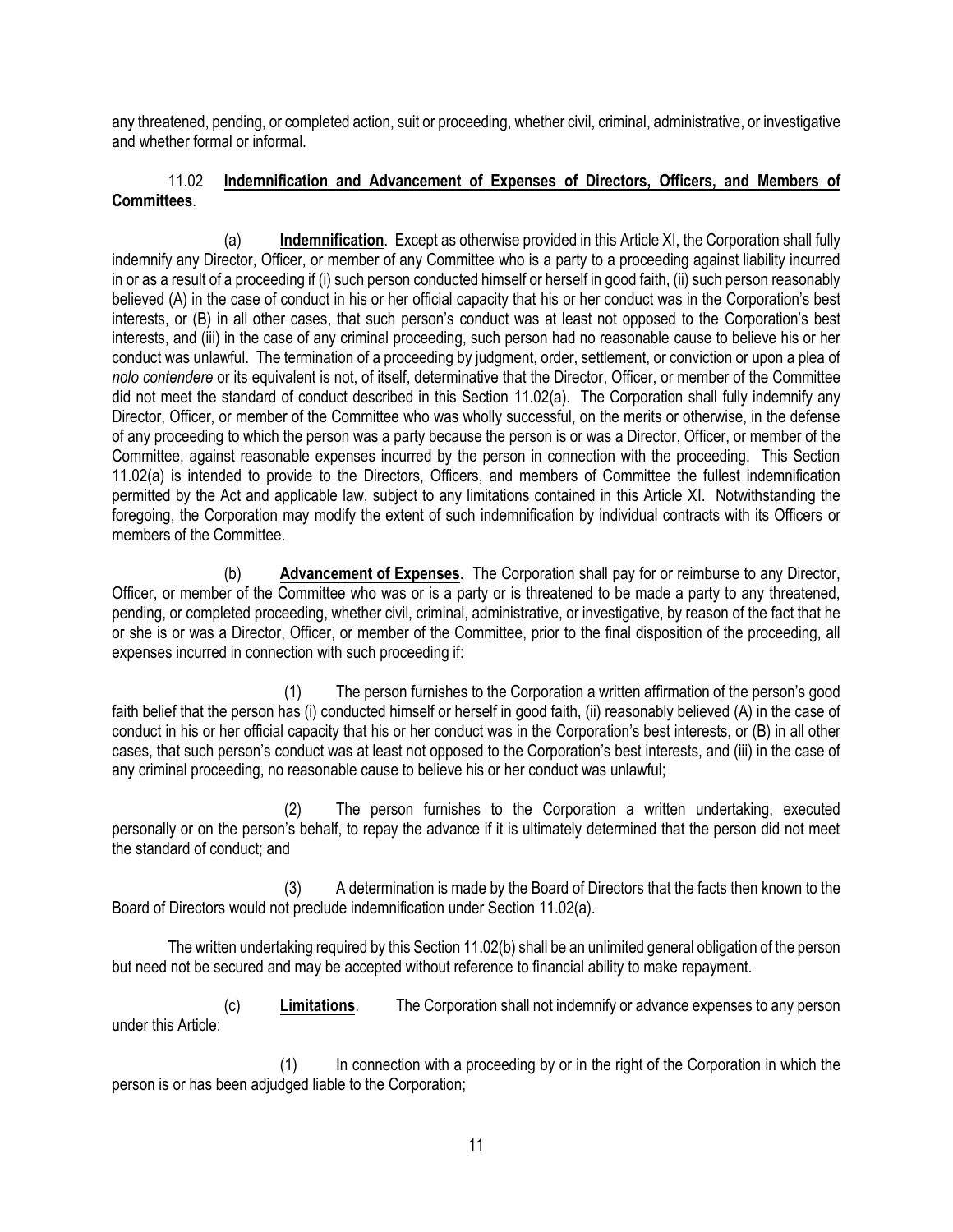(2) In connection with any proceeding charging improper personal benefit to the person from the Corporation, whether or not involving action in the person's official capacity, in which the person has been adjudged liable on the basis that person derived an improper personal benefit;

(3) In connection with proceedings initiated or brought voluntarily by the person and not by way of defense, unless (i) such indemnification is expressly required to be made by the Act or applicable law, (ii) the proceeding was authorized by the Board of Directors, (iii) such indemnification is provided by the Corporation, in its sole discretion, pursuant to the powers vested in the Corporation under the Act, or (iv) the proceeding is brought in good faith to establish or enforce a right to indemnification under this Article, the Act, or any other applicable law;

(4) In connection with any proceeding instituted by a person to enforce or interpret this Article XI, if a court of competent jurisdiction determines that each of the material assertions made by the person in such proceeding was not made in good faith or was frivolous;

(5) In connection with any amounts paid in settlement of a proceeding unless the Corporation consents to such settlement;

(6) To the extent that providing such indemnification would constitute an act of selfdealing, as defined in Section 4941(d) of the Code;

(7) In connection with any tax imposed on a Director or Officer by Chapter 42 of the Code, except that the Corporation shall indemnify any Director or Officer with respect to his or her defense in a proceeding involving Chapter 42 of the Code or state laws relating to mismanagement of funds of charitable organizations against all reasonable expenses (other than taxes, penalties, or expenses of correction), if (a) such expenses are reasonably incurred by him or her in connection with such proceeding; and (b) he or she is successful in such defense or such proceeding is terminated by settlement and he or she has not acted willfully and without reasonable cause with respect to the act or failure to act which led to liability for tax under Chapter 42 of the Code; or

(8) In connection with any proceeding for which payment is actually made to or on behalf of the person under a valid and collectible insurance policy or under a valid and enforceable indemnity clause or agreement.

## (d) **Notice and Other Indemnification Procedures**.

(1) Promptly after receipt by the person of notice of the commencement of or the threat of commencement of any proceeding, the person shall, if the person believes that indemnification or advancement of expenses with respect thereto may be sought from the Corporation, notify the Corporation of the commencement or threat of commencement thereof.

(2) If, at the time of the receipt of a notice of the commencement of a proceeding pursuant to Section 11.02(d)(1), the Corporation has insurance in effect, the Corporation will give prompt notice of the commencement of such proceeding to the insurers in accordance with the procedures set forth in the respective policies.

## (e) **Determination and Authorization.**

(1) The Corporation shall not indemnify a Director, Officer, or member of the Committee under Section 11.02(a) unless authorized in the specific case after a determination has been made that indemnification of the Director, Officer, or member of the Committee is permissible in the circumstances because the person has met the standards of conduct set forth in Section 11.02(a). The Corporation shall not advance expenses to a Director, Officer, or member of the Committee under Section 11.02(b) unless authorized in the specific case after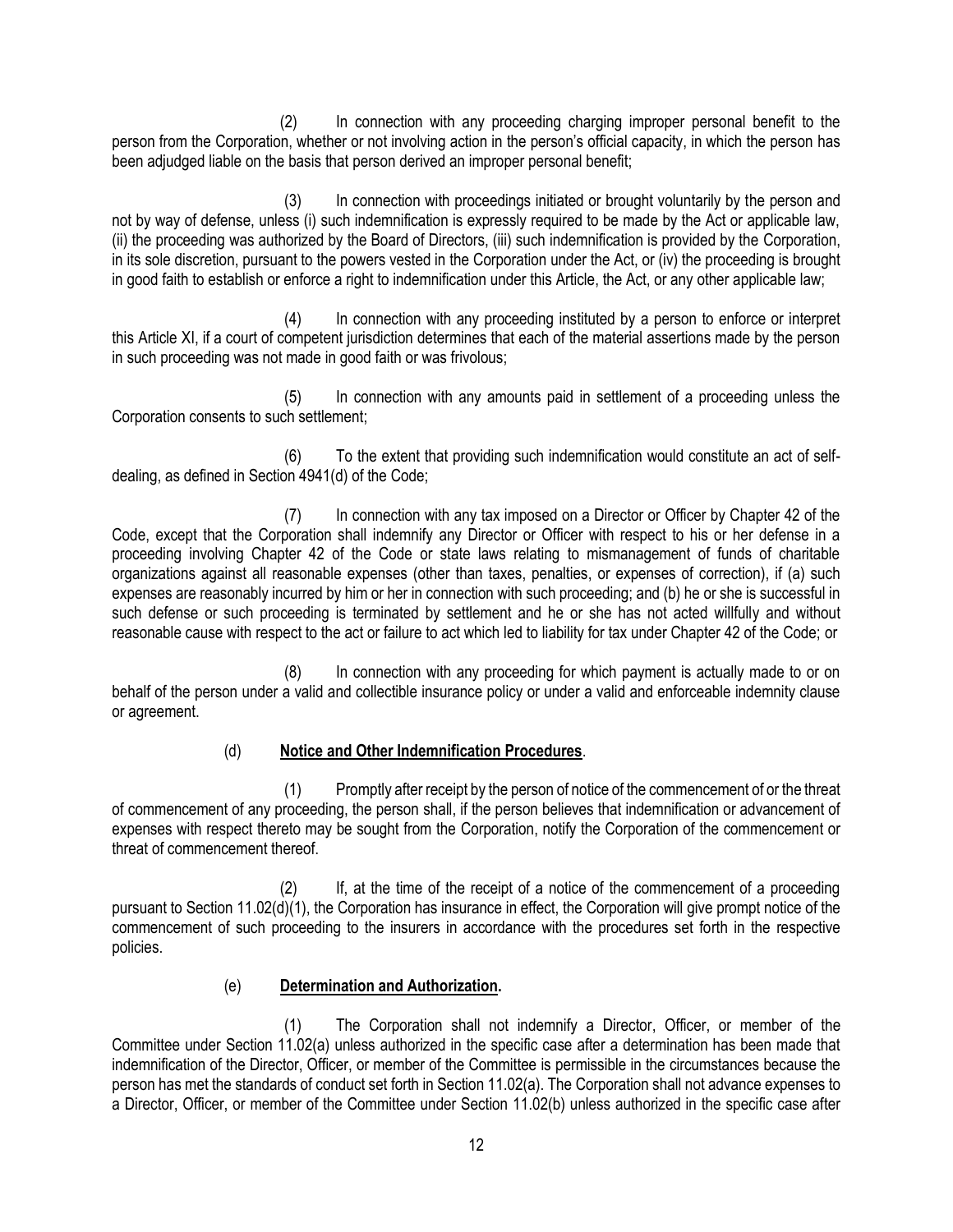receipt of the written affirmation and undertaking required by Section 11.02(b)(1) and (2) are received and the determination required by Section 11.02(b)(3) has been made.

made:

(2) The determinations required by Subsection (1) of this Section 11.02(e) shall be

(i) By the Board of Directors by a majority vote of those present at a meeting at which a quorum is present, and only those Directors not parties to the proceeding will be counted in satisfying the quorum; or

(ii) If a quorum cannot be obtained, by a majority vote of a committee of the Board of Directors designated by the Board of Directors, which committee will consist of Directors not parties to the proceeding, except that Directors who are parties to the proceeding may participate in the designation of directors for the committee.

(3) If a quorum cannot be obtained as contemplated in paragraph (i) of Subsection (2) of this Section, and a committee cannot be established under paragraph (ii) of Subsection (2) of this Section 11.02(e), or, even if a quorum is obtained or a committee is designated, if a majority of the Directors constituting such quorum or such committee so directs, the determination required to be made by Subsection (1) of this Section 11.02(e) will be made by independent legal counsel selected by a vote of the Board of Directors or the committee in the manner specified in paragraph (i) or (ii) of Subsection (2) of this Section 11.02(e) or, if a quorum of the full Board of Directors cannot be obtained and a committee cannot be established, by independent legal counsel selected by a majority vote of the full Board of Directors.

(4) Authorization of indemnification and advance of expenses will be made in the same manner as the determination that indemnification or advance of expenses is permissible; except that, if the determination that indemnification or advance of expenses is permissible is made by independent legal counsel, authorization of indemnification and advance of expenses will be made by the body that selected such counsel.

(f) **Enforcement**. Without the necessity of entering into an express contract, all rights to indemnification and advances to Directors, Officers, and members of the Committee under this Section 11.02 will be contractual rights and effective to the same extent and as if provided for in a contract between the Corporation and the Director, Officer or member of the Committee. Any right to indemnification or advances granted by this Section 11.02 to a Director, Officer, or member of the Committee shall be enforceable by or on behalf of the person holding such right in any court of competent jurisdiction if (i) the claim for indemnification or advances is denied by the Corporation, in whole or in part, or (ii) no disposition of such claim is made within ninety (90) days of request therefor. The claimant in such enforcement action, if successful in whole or in part, shall be entitled to be paid also the expense of prosecuting his or her claim. In connection with any claim for indemnification, the Corporation shall be entitled to raise as a defense to any such action that the claimant has not met the standards of conduct that make it permissible under the Act or these Bylaws for the Corporation to indemnify the claimant for the amount claimed. In connection with any claim by a Director, Officer, or member of the Committee (except in any action, suit or proceeding, whether civil, criminal, administrative, or investigative, by reason of the fact that such person is or was a Director, Officer, or member of the Committee) for advances, the Corporation shall be entitled to raise a defense as to any such action clear and convincing evidence that such person acted in bad faith or in a manner that such person did not believe to be in or not opposed to the best interests of the Corporation, or with respect to any criminal action or proceeding that such person acted without reasonable cause to believe that his conduct was lawful. Neither the failure of the Corporation to have made a determination prior to the commencement of such action that indemnification of the claimant is proper in the circumstances because he or she has met the applicable standard of conduct set forth in the Act or any other applicable law, nor an actual determination by the Corporation that the claimant has not met such applicable standard of conduct, will be a defense to the action or create a presumption that claimant has not met the applicable standard of conduct. In any suit brought by a Director, Officer, or member of the Committee to enforce a right to indemnification or to an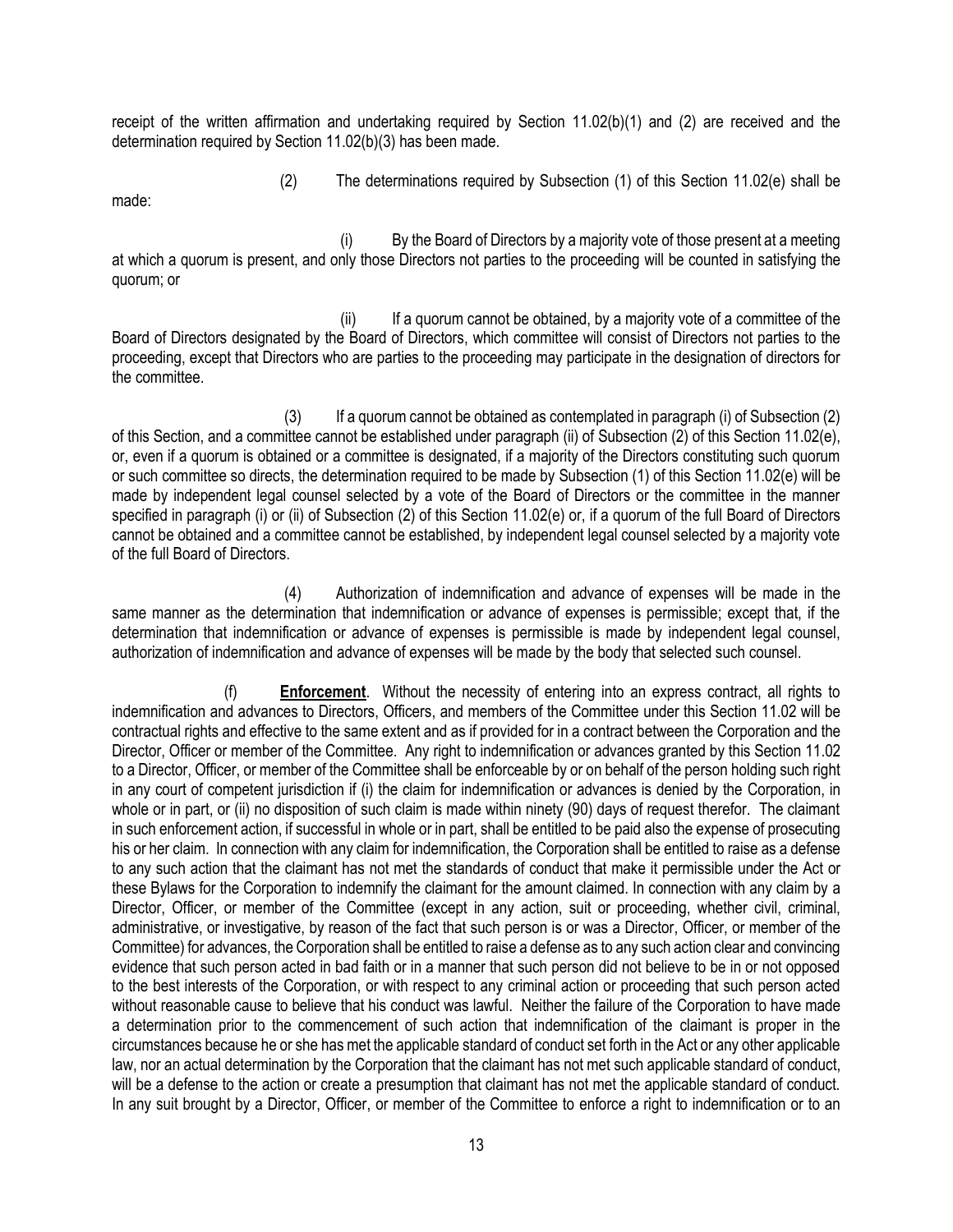advancement of expenses hereunder, the burden of proving that the Director, Officer, or member of the Committee is not entitled to be indemnified, or to such advancement of expenses, under this Article or otherwise shall be on the Corporation.

11.03 **Employees, Fiduciaries, and Agents**. The Corporation may, by action of the Board of Directors from time to time, provide indemnification and advance expenses to employees, fiduciaries, and agents of the Corporation with the same scope and effect as the provisions of Section 11.02 with respect to the indemnification and advancement of expenses of Directors, Officers, and members of the Committee or pursuant to rights granted pursuant to, or provided by, the Act. In addition to the foregoing, the Corporation may modify the extent of such indemnification by individual contracts with any of its employees, fiduciaries, and agents.

11.04 **Non-Exclusivity of Rights**. The rights conferred on any person by this Article will not be exclusive of any other right which such person may have or hereafter acquire under the Act or any applicable law, provision of the Articles of Incorporation, agreement, vote of disinterested Directors or otherwise, both as to action in his or her official capacity and as to action in another capacity while holding office.

11.05 **Survival of Rights**. The rights conferred on any person by this Article XI shall continue as to a person who has ceased to be a Director, Officer, member of the Committee, employee, fiduciary, or agent of the Corporation and shall inure to the benefit of the heirs, executors, and administrators of such person. If the person was or is a party or is threatened to be made a party to any proceeding by reason of the fact that he or she is or was an agent of the Corporation, or by reason of anything done or not done by him or her in any such capacity, and if prior to, during the pendency of after completion of such proceeding the person becomes deceased, the Corporation shall indemnify the person's heirs, executors, and administrators against any and all expenses and liabilities of any type whatsoever actually and reasonably incurred to the extent person would have been entitled to indemnification pursuant to this Article XI were the person still alive.

11.06 **Insurance**. The Corporation may purchase and maintain insurance on behalf of any person who is or was a Director, Officer, member of the Committee, employee, fiduciary, or agent of the Corporation, or is or was serving at the request of the Corporation as a director, officer, employee, fiduciary or agent of another corporation, limited liability company, partnership, joint venture, trust or other entity against any liability asserted against such person or incurred by such person in any such capacity or arising out of his or her status as such, whether or not the Corporation would have the power to indemnify such person against such liability under the provisions of this Article XI.

11.07 **Amendments**. Any repeal or modification of this Article XI shall only be prospective and will not affect the rights under this Article XI in effect at the time of the alleged occurrence of any action or omission to act that is the cause of any proceeding against any Director, Officer, employee, fiduciary, or agent of the Corporation.

11.08 **Saving Clause**. If this Article XI or any portion hereof is invalidated on any ground by any court of competent jurisdiction, then the Corporation shall nevertheless indemnify each Director, Officer, and member of the Committee to the full extent not prohibited by any applicable portion of this Article XI that will not have been invalidated or by any other applicable law. If this Article XI will be invalid due to the application of the indemnification provisions of another jurisdiction, then the Corporation shall indemnify each Director, Officer, and member of the Committee to the fullest extent under applicable law.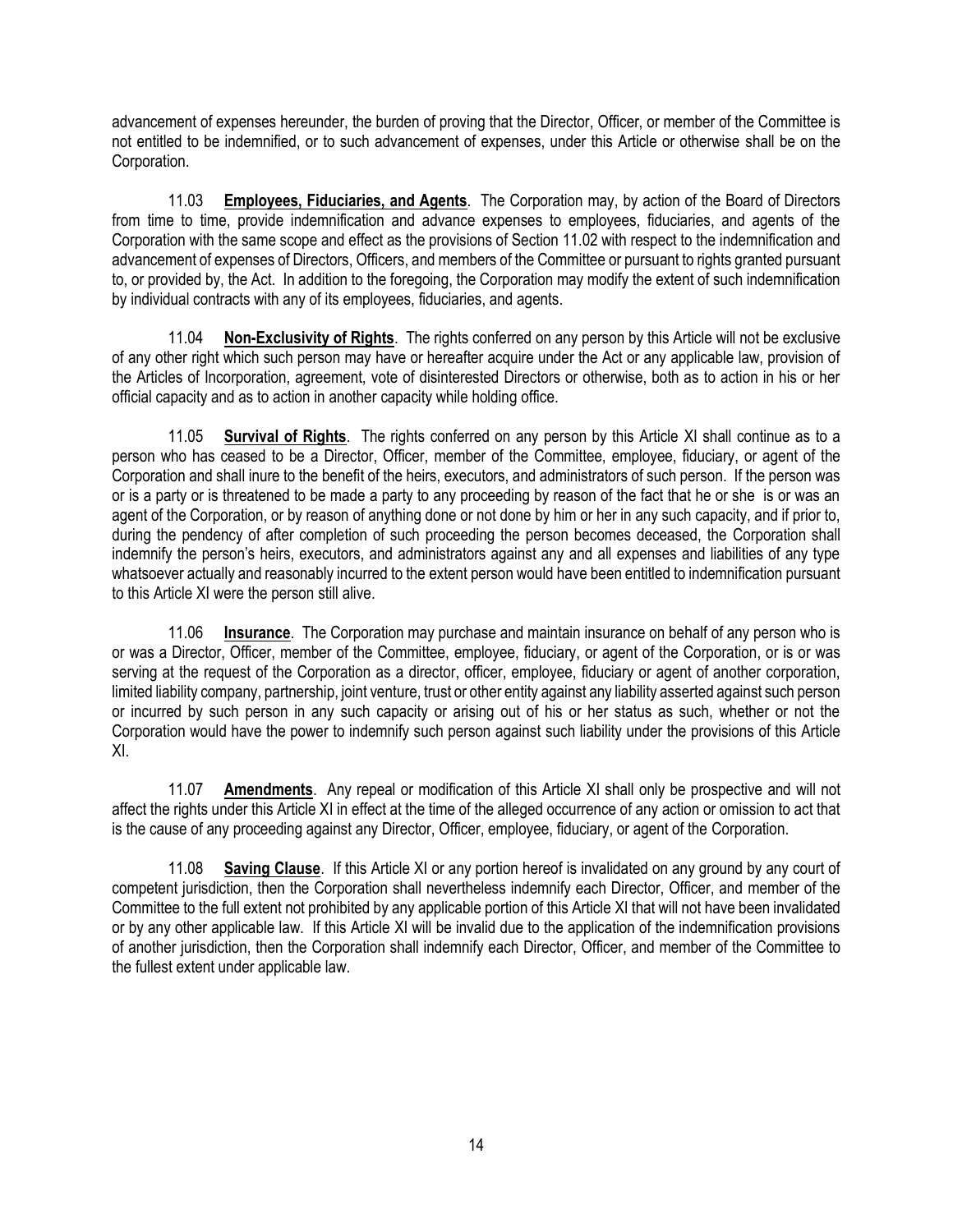#### **ARTICLE XII. STANDARDS OF CONDUCT**

## 12.01 **General Standards of Conduct for Directors and Officers**.

(a) Each Director will discharge the Director's duties as a Director, including the Director's duties as a member of a committee of the Board of Directors, and each Officer will discharge the Officer's duties under that authority (i) in good faith, (ii) with the care an ordinarily prudent person in a like position would exercise under similar circumstances, and (iii) in a manner the Director or Officer reasonably believes to be in the best interests of the Corporation.

(b) In discharging duties, a Director or Officer will be entitled to rely on information, opinions, reports, or statements, including financial statements and other financial data, if prepared or presented by: (i) one or more Officers, employees, fiduciaries, or agents of the Corporation whom the Director or Officer reasonably believes to be reliable and competent in the matters presented; (ii) legal counsel, a certified public accountant, or another person as to matters the Director or Officer reasonably believes are within such person's professional or expert competence; or (iii) in the case of a Director, a committee of the Board of Directors of which the Director is not a member if the Director reasonably believes the committee merits confidence. A Director or Officer is not acting in good faith if the Director or Officer has knowledge concerning the matter in question that makes reliance otherwise permitted by this Section 12.01 unwarranted.

(c) A Director or Officer will not be liable as such to the Corporation for any action taken or omitted to be taken as a Director or Officer, as the case may be, if, in connection with such action or omission, the Director or Officer performed the duties of the position in compliance with this Section 12.01.

## 12.02 **Conflicts of Interest Policy**.

(a) The purpose of this conflicts of interest policy is to protect the Corporation's interest when it is contemplating entering into a transaction or arrangement that might benefit the private interest of an Officer or Director or might result in a possible excess benefit transaction. This policy is intended to supplement but not replace any applicable state and federal laws governing conflicts of interest applicable to nonprofit and tax exempt organizations.

(b) For purposes of this Section 12.02, the following words will have the definitions set forth below:

(1) Any Director, Officer, or member of a committee who has a direct or indirect financial interest (as defined below) is an "interested person."

(2) A person has a "financial interest" if the person has, directly or indirectly, through business, investment, or family:

(i) An ownership or investment interest in any entity with which the Corporation has a transaction or arrangement;

(ii) A compensation arrangement with the Corporation or with any entity or individual with which the Corporation has a transaction or arrangement; or

(iii) A potential ownership or investment interest in, or compensation arrangement with, any entity or individual with which the Corporation is negotiating a transaction or arrangement.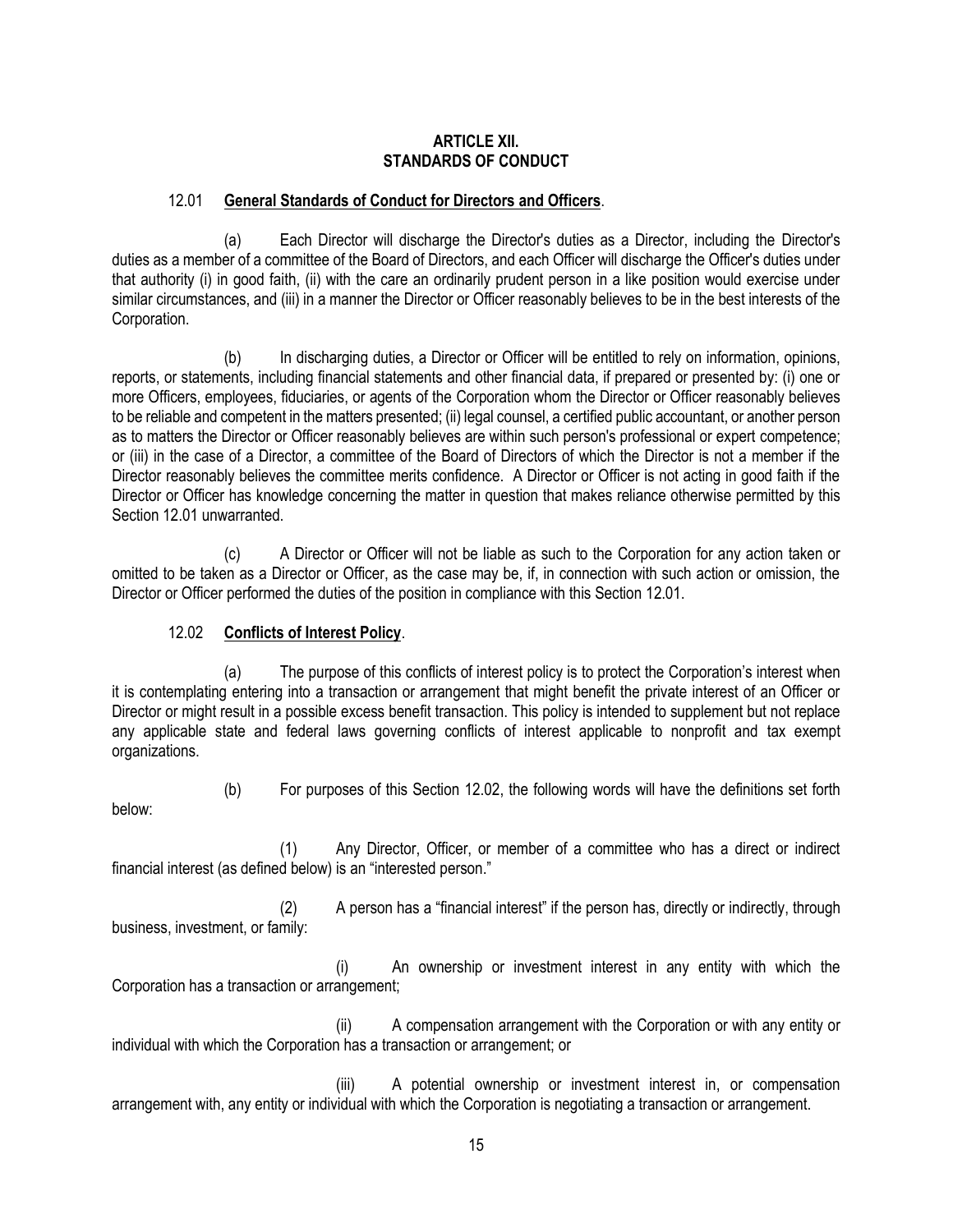For purposes of this Section, compensation includes direct and indirect remuneration as well as gifts or favors that are not insubstantial.

A financial interest is not necessarily a conflict of interest. Under this Section 12.02, a person who has a financial interest may have a conflict of interest only if the Board of Directors or committee decides that a conflict of interest exists.

(c) The following procedures will be observed in determining whether a conflict of interest

exists:

(1) In connection with any actual or possible conflict of interest, an interested person must disclose the existence of the financial interest and be given the opportunity to disclose all material facts to the Directors and members of committees with Board of Directors' delegated powers considering the proposed transaction or arrangement.

(2) After disclosure of the financial interest and all material facts, and after any discussion with the interested person, he or she will leave the meeting of the Board of Directors or committee while the determination of a conflict of interest is discussed and voted upon. The remaining Board of Directors or committee members will decide if a conflict of interest exists.

(d) The following procedures will be observed for addressing a conflict of interest:

(1) An interested person may make a presentation at the meeting of the Board of Directors or committee, but after the presentation, he or she will leave the meeting during the discussion of, and the vote on, the transaction or arrangement involving the possible conflict of interest.

(2) The Chairperson or the chairperson of the committee will, if appropriate, appoint a disinterested person or committee to investigate alternatives to the proposed transaction or arrangement.

(3) After exercising due diligence, the Board of Directors or committee will determine whether the Corporation can obtain with reasonable efforts a more advantageous transaction or arrangement from a person or entity that would not give rise to a conflict of interest.

(4) If a more advantageous transaction or arrangement is not reasonably possible under circumstances not producing a conflict of interest, the Board of Directors or committee will determine by a majority vote of the disinterested Directors or members of the committee whether the transaction or arrangement is in the Corporation's best interest, for its own benefit, and whether it is fair and reasonable. In conformity with the above determination it will make its decision as to whether to enter into the transaction or arrangement.

(e) The following procedures will be observed for addressing a violation of the conflicts of interest policy:

(1) If the Board of Directors or committee has reasonable cause to believe a person has failed to disclose actual or possible conflicts of interest, it will inform the person of the basis for such belief and afford the person an opportunity to explain the alleged failure to disclose.

(2) If, after hearing the person's response and after making further investigation as warranted by the circumstances, the Board of Directors or committee determines the person has failed to disclose an actual or possible conflict of interest, it will take appropriate disciplinary and corrective action.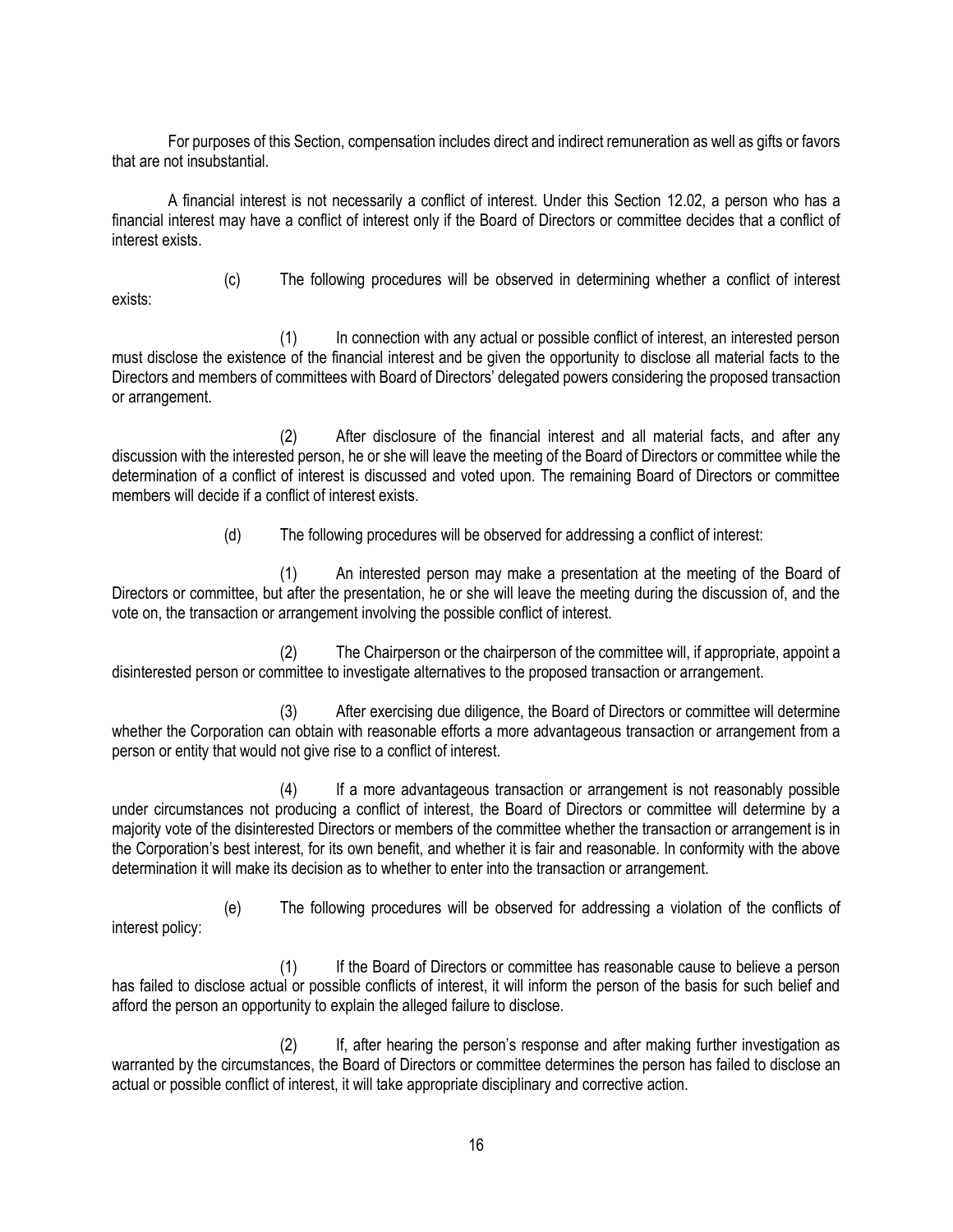(f) The minutes of the Board of Directors and all committees with Board of Directors delegated powers will contain:

(1) The names of the persons who disclosed or otherwise were found to have a financial interest in connection with an actual or possible conflict of interest, the nature of the financial interest, any action taken to determine whether a conflict of interest was present, and the Board of Director's or committee's decision as to whether a conflict of interest in fact existed.

(2) The names of the persons who were present for discussions and votes relating to the transaction or arrangement, the content of the discussion, including any alternatives to the proposed transaction or arrangement, and a record of any votes taken in connection with the proceedings.

(g) The following procedures will be observed for addressing compensation:

(1) A voting member of the Board of Directors who receives compensation, directly or indirectly, from the Corporation for services is precluded from voting on matters pertaining to that member's compensation.

(2) A voting member of any committee whose jurisdiction includes compensation mailers and who receives compensation, directly or indirectly, from the Corporation for services is precluded from voting on matters pertaining to that member's compensation.

(3) No voting member of the Board of Directors or any committee whose jurisdiction includes compensation mailers and who receives compensation, directly or indirectly, from the Corporation, either individually or collectively, is prohibited from providing information to any committee regarding compensation.

(h) Each Director, Officer and member of a committee with Board of Directors delegated powers will annually sign a statement which affirms such person:

- (1) Has received a copy of this conflicts of interest policy;
- (2) Has read and understands the policy;
- (3) Has agreed to comply with the policy; and

(4) Understands the Corporation is tax exempt and in order to maintain its federal tax exemption it must engage primarily in activities which accomplish one or more of its tax-exempt purposes.

(i) To ensure the Corporation operates in a manner consistent with its tax exempt purposes and does not engage in activities that could jeopardize its tax-exempt status, periodic reviews will be conducted. The periodic reviews will, at a minimum, include the following subjects:

Whether compensation arrangements and benefits are reasonable, based on competent survey information, and the result of arm's length bargaining.

(2) Whether partnerships, joint ventures, and arrangements with management organizations conform to the Corporation's written policies, are properly recorded, reflect reasonable investment or payments for goods and services, further tax exempt purposes and do not result in inurement, impermissible private benefit or in an excess benefit transaction.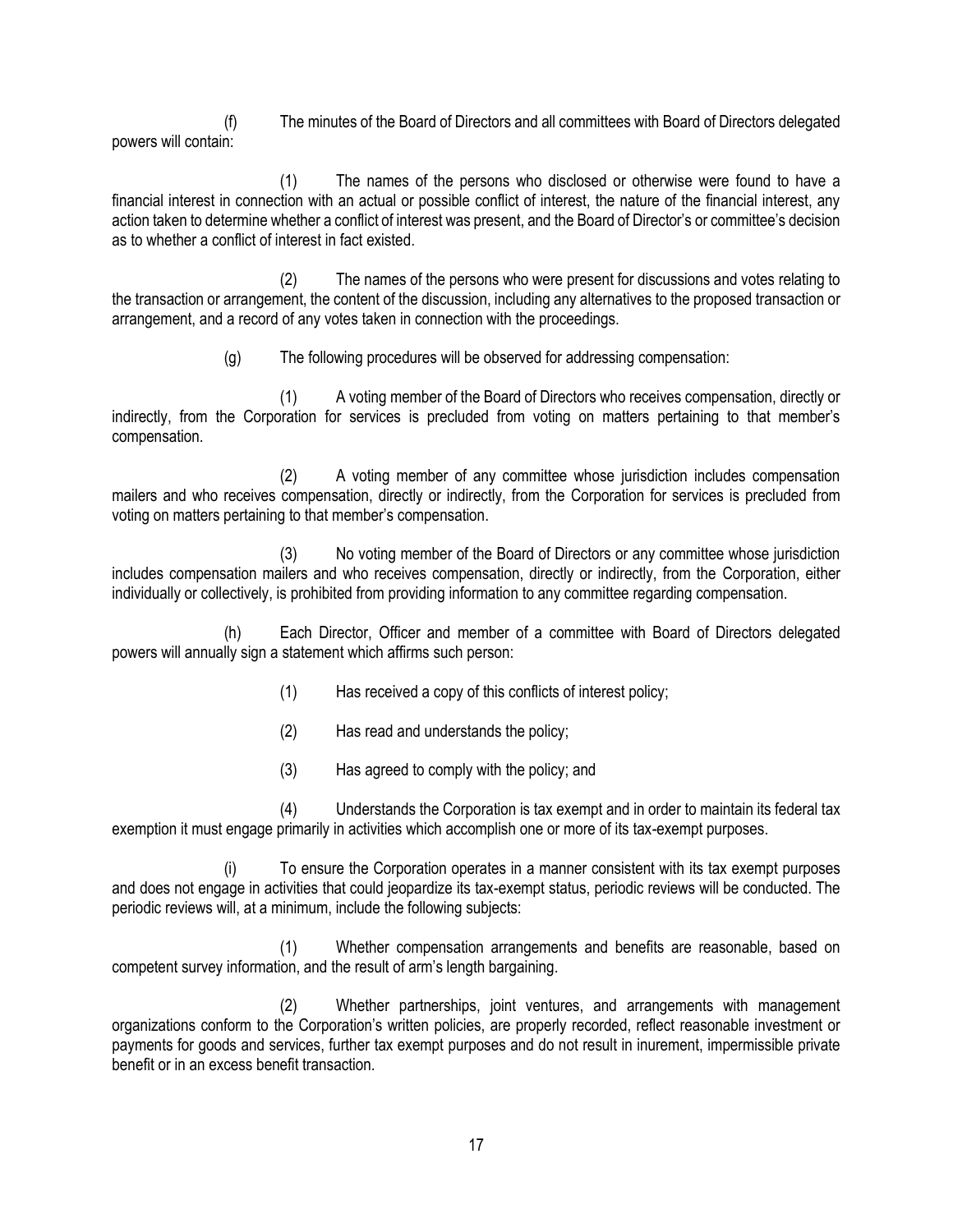(j) When conducting the periodic reviews as provided for in Subsection (i) of this Section 12.02, the Corporation may, but need not, use outside advisors. If outside experts are used, their use will not relieve the Board of its responsibility for ensuring periodic reviews are conducted.

## 12.03 **Liability of Directors for Unlawful Distributions**.

(a) A Director who votes for or assents to a distribution made in violation of the Act or the Articles of Incorporation will be personally liable to the Corporation for the amount of the distribution that exceeds what could have been distributed without violating the Act or the Articles of Incorporation if it is established that the Director did not perform the Director's duties in compliance with the general standards of conduct for Directors set forth in Section 12.01.

(b) A Director who is liable under Section 12.03(a) for an unlawful distribution is entitled to contribution: (i) from every other Director who could be liable under Section 12.03(a) for the unlawful distribution and (ii) from each person who accepted the distribution knowing the distribution was made in violation of the Act or the Articles of Incorporation, to the extent the distribution to that person exceeds what could have been distributed to that person without violating the Act or the Articles of Incorporation.

12.04 **Loans to Directors and Officers Prohibited**. No loans will be made by the Corporation to any of its Directors or Officers. Any Director or Officer who assents to or participates in the making of any such loan will be liable to the Corporation for the amount of such loan until the repayment thereof.

## **ARTICLE XIII. AMENDMENTS**

Except as otherwise required by law, these Bylaws may be amended at any annual or regular meeting of the Board of Directors or at any special meeting called for that purpose, provided that written notice of the proposed amendment will have been given at least three (3) days prior to such meeting. Any Director present at a meeting at which an amendment is voted upon will be presumed to have waived the notice otherwise required by this Article XIII. These Bylaws may only be amended by a two-thirds (2/3) vote of all members of the Board of Directors then serving.

#### **ARTICLE XIV. FISCAL MANAGEMENT**

14.01 **Fiscal Year**. The fiscal year of the Corporation will be such year as adopted by the Board of Directors.

14.02 **Books and Accounts**. The Corporation will keep correct and complete books and records of accounts and will keep minutes of the proceedings of the Board of Directors and any committees having any of the authority of the Board of Directors. All such books and records will be kept at the principal office of the Corporation unless the Board of Directors, by resolution, determines otherwise, subject to any requirements of law. All books and records of the Corporation may be inspected by any Director or his or her agent or attorney for any proper purpose at any reasonable time.

14.03 **Auditing and Reports**. An annual report of the affairs of the Corporation for the previous fiscal year will be submitted to the Board of Directors at each annual meeting and filed with the Secretary of the Corporation. The books and records of the Corporation may be audited at the expense of the Corporation at such times as may be designated by the Board of Directors.

14.04 **Checks and Endorsements**. All checks and drafts upon the funds or credit of the Corporation in any of its depositories in an amount no greater than Ten Thousand Dollars (\$10,000) may be signed solely by the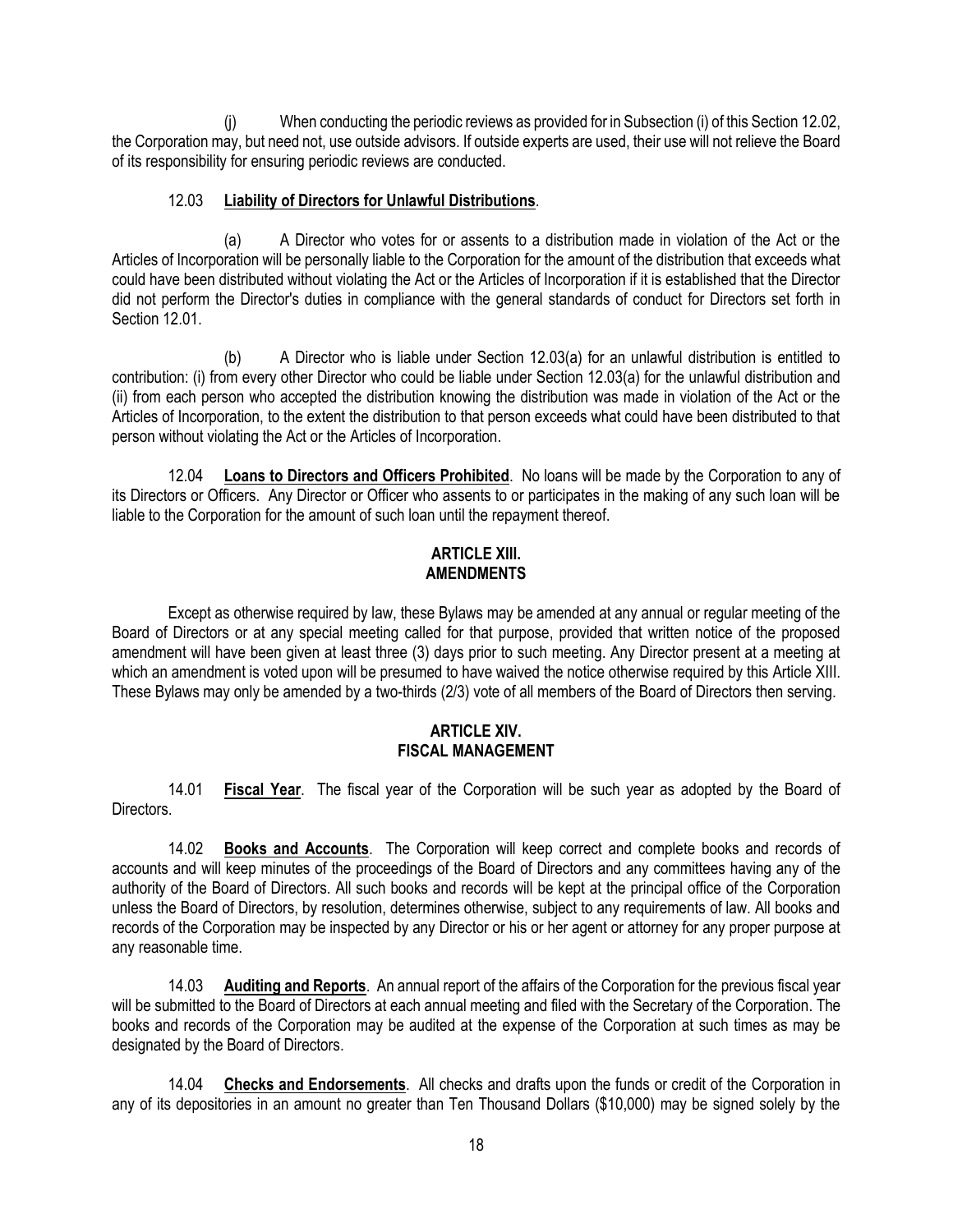President. All checks and drafts upon the funds or credit of the Corporation in any of its depositories in an amount greater than Ten Thousand Dollars (\$10,000) shall be signed by such number of Directors, Officers, employees, fiduciaries, or agents as will from time to time be determined by resolution of the Board of Directors, but in no event will fewer than two (2) signature be required. All checks, notes, bills receivable, trade acceptances, drafts, and other evidences of indebtedness payable to the Corporation will, for the purpose of deposit, discount or collection, be endorsed by such Officer(s), employees, fiduciaries, or agent(s) of the Corporation or in such manner as will from time to time be determined by resolution of the Board of Directors. The Board of Directors may provide for the use of facsimile signatures under specified conditions for any of the foregoing purposes.

14.05 **Execution of Instruments**. The Chairperson will have power to execute on behalf and in the name of the Corporation any deed, contract, bond, debenture, note, or other obligations or evidences of indebtedness, or other instrument requiring the signature of an officer of the Corporation, except where the signing and execution thereof will be expressly delegated by the Board of Directors to some other Officer, employee, fiduciaries, or agent of the Corporation. Unless so authorized, no Officer, employee, fiduciaries, or agent will have any power or authority to bind the Corporation in any way, to pledge its credit or to render it liable pecuniarily for any purpose or in any amount.

14.06 **Fidelity Bonds**. The Board of Directors may require that Officers, employees, fiduciaries, or agents of the Corporation having custody or control of corporate funds furnish adequate fidelity bonds. The premium on such bonds may be paid by the Corporation.

14.07 **Conveyance and Encumbrance of Property**. Property of the Corporation may be assigned, conveyed, or encumbered by such Officers as may be authorized to do so by the Board of Directors, and such authorized persons will have power to execute and deliver any and all instruments of assignment, conveyance, and encumbrance; provided, however, the sale, exchange, lease, or other disposition of all or substantially all of the property and assets of the Corporation will be authorized only in the manner prescribed by the Act.

### **ARTICLE XV. ORDER OF BUSINESS**

At all meetings of the Board of Directors, the order of business, as far as practicable, will be as follows:

- 1. Roll call.
- 2. Proof of notice of meeting or waiver of notice.<br>3. Reading and approval of unapproved minutes.
- Reading and approval of unapproved minutes.
- 4. Reports of Officers and committees.
- 5. Election of Officers or Directors.
- 6. Unfinished business.
- 7. New business.
- 8. Adjournment.

#### **ARTICLE XVI. MISCELLANEOUS PROVISIONS**

16.01 **Headings**. The headings throughout these Bylaws are for convenience and reference only and will in no way be presumed to define, limit or add to the meaning of any provision hereof.

16.02 **Gender**. Unless the context clearly indicates otherwise, throughout these Bylaws words used in the singular include the plural, the plural includes the singular, the feminine includes the masculine, the masculine includes the feminine, and the neuter gender includes both the feminine and the masculine.